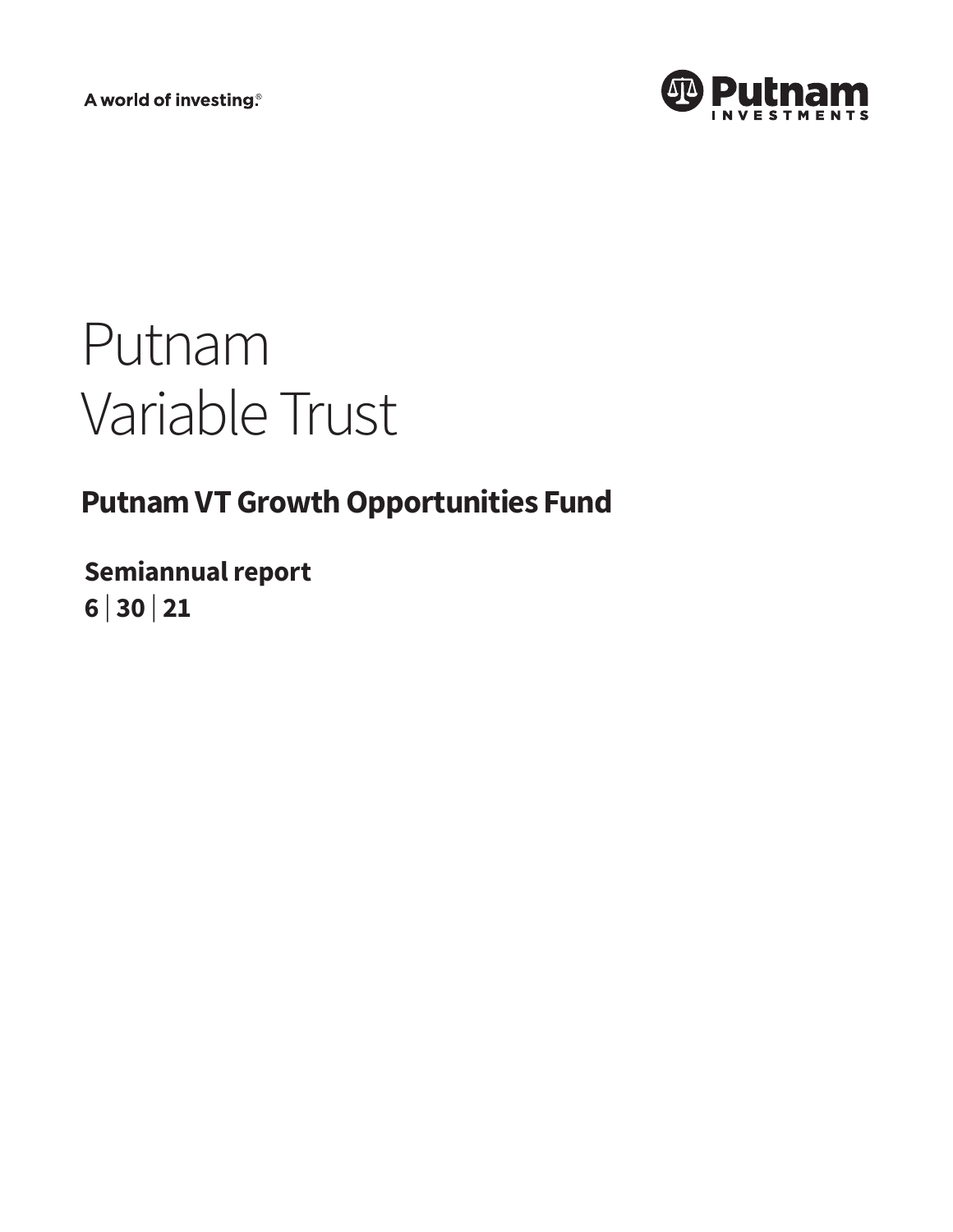# **Message from the Trustees**

August 9, 2021

Dear Shareholder:

The U.S. economy is much improved from a year ago, or even six months ago. Gross domestic product is growing at a pre-pandemic pace. Stock prices are high and interest rates are low. More and more workers are finding jobs, with millions still open. At the same time, vaccinations in many areas have not yet reached enough people to stop the spread of Covid-19. U.S. and global infection rates have recently risen.

While it is too soon to declare the pandemic over, it is worth taking stock of the economy's transition. Some changes accelerated by the pandemic could be lasting. Dynamic, well-managed companies have adapted to seize new, more sustainable growth opportunities.

An active investment philosophy is well suited to this time. Putnam's research teams are analyzing the fundamentals of what has stayed the same and what has changed to uncover valuable investment insights or potential risks.

Thank you for investing with Putnam.

Respectfully yours,

**Robert L. Reynolds** President and Chief Executive Officer Putnam Investments

**Kenneth R. Leibler** Chair, Board of Trustees

*The views expressed in this report are exclusively those of Putnam Management and are subject to change. They are not meant as investment advice. Please note that the holdings discussed in this report may not have been held by the fund for the entire period. Portfolio composition is subject to review in accordance with the fund's investment strategy and may vary in the future.*

**Consider these risks before investing:** Growth stocks may be more susceptible to earnings disappointments, and the market may not favor growth-style investing. The value of investments in the fund's portfolio may fall or fail to rise over extended periods of time for a variety of reasons, including general economic, political, or financial market conditions; investor sentiment and market perceptions; government actions; geopolitical events or changes; and factors related to a specific issuer, geography, industry, or sector. These and other factors may lead to increased volatility and reduced liquidity in the fund's portfolio holdings. From time to time, the fund may invest a significant portion of its assets in companies in one or more related industries or sectors, which would make the fund more vulnerable to adverse developments affecting those industries or sectors. Our investment techniques, analyses, and judgments may not produce the outcome we intend. The investments we select for the fund may not perform as well as other securities that we do not select for the fund. We, or the fund's other service providers, may experience disruptions or operating errors that could have a negative effect on the fund. You can lose money by investing in the fund.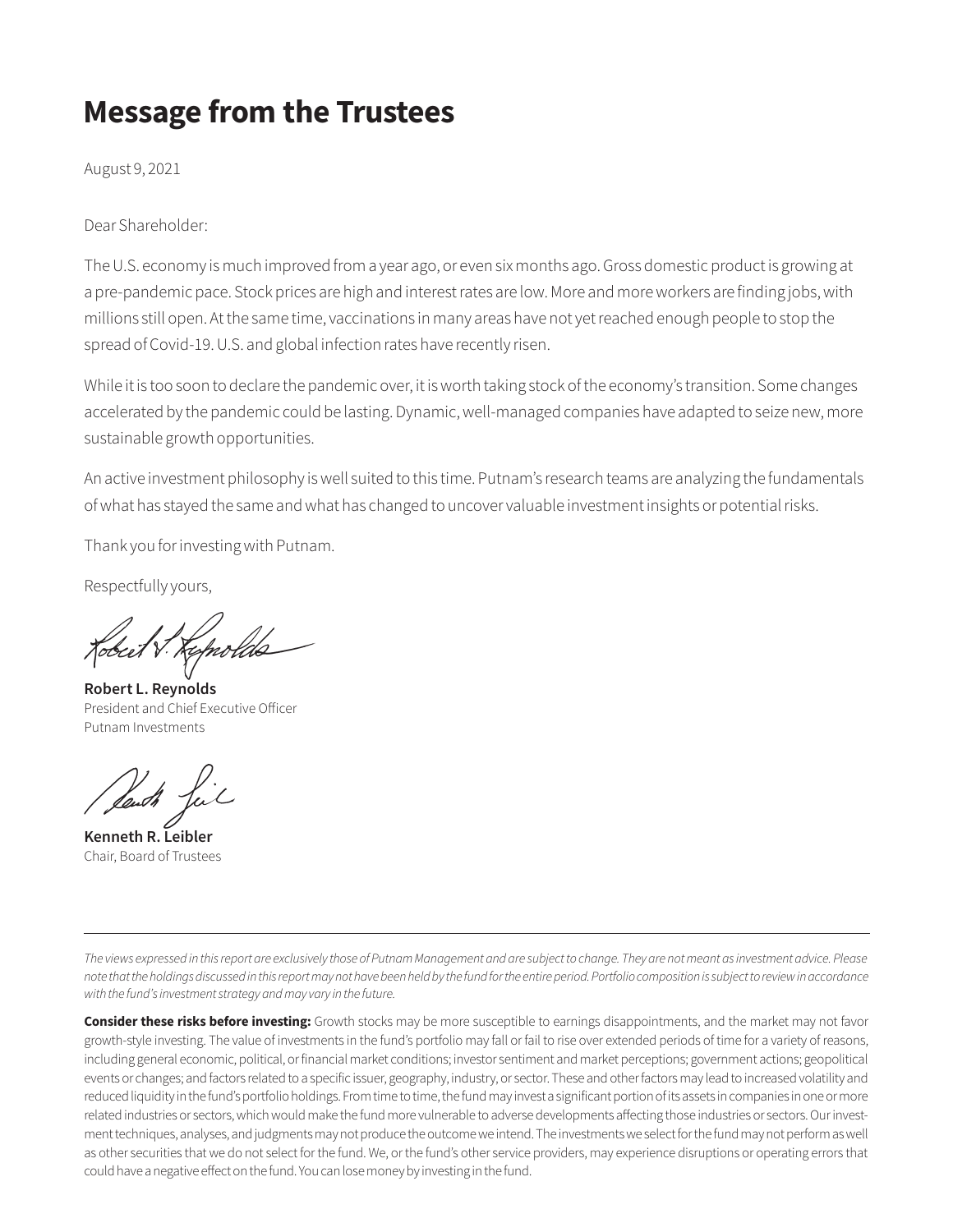#### **Investment objective**

Capital appreciation

**Net asset value** June 30, 2021

| Class IA: \$15.00 |  |
|-------------------|--|
|-------------------|--|

#### **Total return at net asset value**

| (as of 6/30/21) | Class IA shares* | Class IB shares* | Russell 1000<br><b>Growth Index</b> |
|-----------------|------------------|------------------|-------------------------------------|
| 6 months        | 11.75%           | 11.63%           | 12.99%                              |
| 1 year          | 35.57            | 35.24            | 42.50                               |
| 5 years         | 209.18           | 205.49           | 189.13                              |
| Annualized      | 25.33            | 25.03            | 23.66                               |
| 10 years        | 418.60           | 405.92           | 417.49                              |
| Annualized      | 17.89            | 17.60            | 17.87                               |
| l ife           | 222.18           | 205.74           | 350.76                              |
| Annualized      | 5.61             | 5.36             | 7.28                                |

**Class IA: \$15.00 Class IB: \$14.58**

For a portion of the periods, the fund had expense limitations, without which returns would have been lower.

\*Class inception date: February 1, 2000.

The Russell 1000 Growth Index is an unmanaged index of those companies in the large-cap Russell 1000 Index chosen for their growth orientation.

Frank Russell Company is the source and owner of the trademarks, service marks, and copyrights related to the Russell Indexes. Russell® is a trademark of Frank Russell Company.

**Data represent past performance. Past performance does not guarantee future results. More recent returns may be less or more than those shown. Investment return and principal value will fluctuate, and you may have a gain or a loss when you sell your shares. Performance information does not reflect any deduction for taxes a shareholder may owe on fund distributions or on the redemption of fund shares. All total return figures are at net asset value and exclude contract charges and expenses, which are added to the variable annuity contracts to determine total return at unit value. Had these charges and expenses been reflected, performance would have been lower. For more recent performance, contact your variable annuity provider who can provide you with performance that reflects the charges and expenses at your contract level.**

#### **Portfolio composition**



Allocations are shown as a percentage of the fund's net assets. Cash and net other assets, if any, represent the market value weights of cash, derivatives, short-term securities, and other unclassified assets in the portfolio. Summary information may differ from the portfolio schedule included in the financial statements due to the inclusion of derivative securities, any interest accruals, the exclusion of as-of trades, if any, the use of different classifications of securities for presentation purposes, and rounding. Holdings and allocations may vary over time.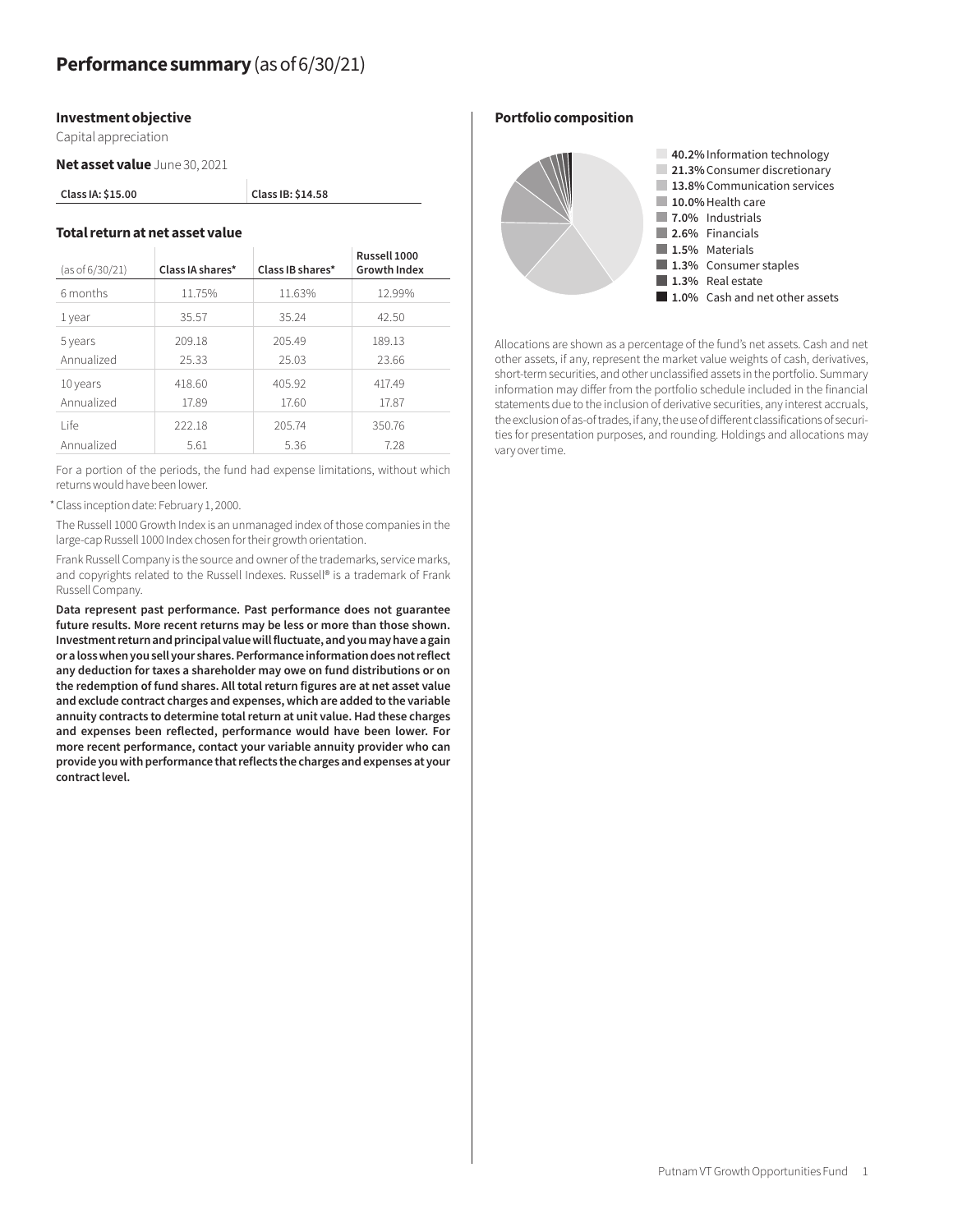# **Understanding your fund's expenses**

*As an investor in a variable annuity product that invests in a registered investment company, you pay ongoing expenses, such as management fees, distribution fees (12b-1 fees), and other expenses. Using the following information, you can estimate how these expenses affect your investment and compare them with the expenses of other funds. You may also pay one-time transaction expenses, which are not shown in this section and would result in higher total expenses. Charges and expenses at the insurance company separate account level are not reflected. For more information, see your fund's prospectus or talk to your financial representative.*

#### **Review your fund's expenses**

The two left-hand columns of the Expenses per \$1,000 table show the expenses you would have paid on a \$1,000 investment in your fund from 1/1/21 to 6/30/21. They also show how much a \$1,000 investment would be worth at the close of the period, *assuming actual returns and expenses*. To estimate the ongoing expenses you paid over the period, divide your account value by \$1,000, then multiply the result by the number in the first line for the class of shares you own.

#### **Compare your fund's expenses with those of other funds**

The two right-hand columns of the Expenses per \$1,000 table show your fund's expenses based on a \$1,000 investment, *assuming a hypothetical 5% annualized return*. You can use this information to compare the ongoing expenses (but not transaction expenses or total costs) of investing in the fund with those of other funds. All shareholder reports of mutual funds and funds serving as variable annuity vehicles will provide this information to help you make this comparison. Please note that you cannot use this information to estimate your actual ending account balance and expenses paid during the period.

#### **Expense ratios**

|                                                                       | Class IA | Class IB |
|-----------------------------------------------------------------------|----------|----------|
| Total annual operating expenses for the fiscal<br>year ended 12/31/20 | 0.65%    | 0 ዓበ%    |
| Annualized expense ratio for the six-month<br>period ended 6/30/21    | $0.64\%$ | 0.89%    |

Fiscal year expense information in this table is taken from the most recent prospectus, is subject to change, and may differ from that shown for the annualized expense ratio and in the financial highlights of this report.

Expenses are shown as a percentage of average net assets.

#### **Expenses per \$1,000**

|                                     | Expenses and value for a<br>\$1,000 investment, assuming<br>actual returns for the<br>6 months ended 6/30/21 |            | Expenses and value for a<br>return for the 6 months<br>ended 6/30/21 | \$1,000 investment, assuming<br>a hypothetical 5% annualized |
|-------------------------------------|--------------------------------------------------------------------------------------------------------------|------------|----------------------------------------------------------------------|--------------------------------------------------------------|
|                                     | Class IA                                                                                                     | Class IB   | Class IA                                                             | Class IB                                                     |
| Expenses paid<br>per \$1,000*†      | \$3.36                                                                                                       | \$4.67     | \$3.21                                                               | \$4.46                                                       |
| Ending value<br>(after<br>expenses) | \$1,117.50                                                                                                   | \$1,116.30 | \$1,021.62                                                           | \$1,020.38                                                   |

\*Expenses for each share class are calculated using the fund's annualized expense ratio for each class, which represents the ongoing expenses as a percentage of average net assets for the six months ended 6/30/21. The expense ratio may differ for each share class.

†Expenses based on actual returns are calculated by multiplying the expense ratio by the average account value for the period; then multiplying the result by the number of days in the period (181); and then dividing that result by the number of days in the year (365). Expenses based on a hypothetical 5% return are calculated by multiplying the expense ratio by the average account value for the six-month period; then multiplying the result by the number of days in the six-month period (181); and then dividing that result by the number of days in the year (365).

# **Your fund's managers**



Portfolio Manager **Richard E. Bodzy** joined Putnam in 2009 and has been in the investment industry since 2004.



Portfolio Manager **Gregory D. McCullough, CFA,** joined Putnam in 2019 and has been in the investment industry since 2008.

Your fund's managers also manage other accounts advised by Putnam Management or an affiliate, including retail mutual fund counterparts to the funds in Putnam Variable Trust.

2 Putnam VT Growth Opportunities Fund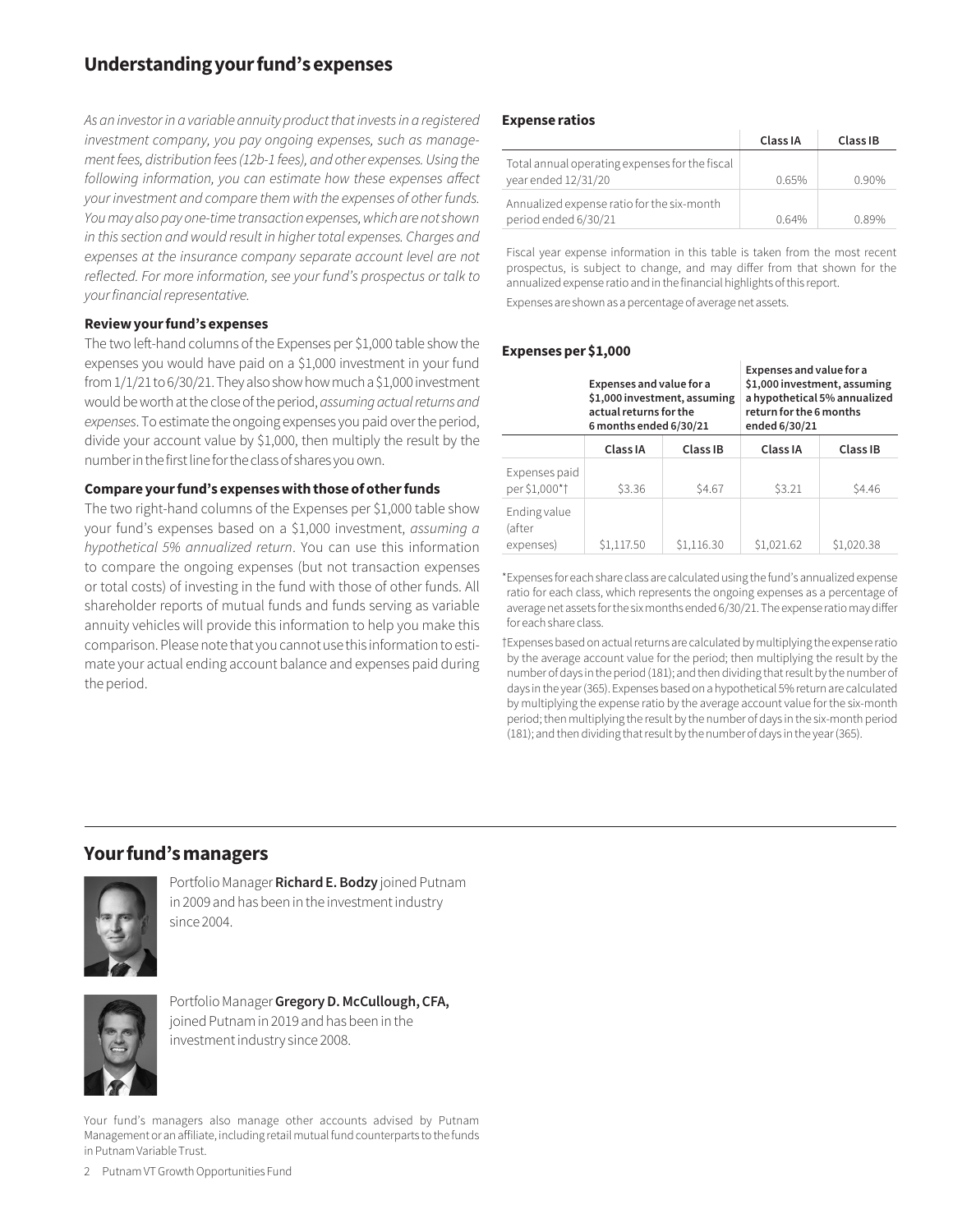# **The fund's portfolio** 6/30/21 (Unaudited)

| COMMON STOCKS (98.7%)*                                         | <b>Shares</b> | Value       |
|----------------------------------------------------------------|---------------|-------------|
| Aerospace and defense (0.8%)                                   |               |             |
| TransDigm Group, Inc. †                                        | 15,236        | \$9,862,110 |
| Automobiles (1.7%)                                             |               | 9,862,110   |
| Tesla, Inc. †                                                  | 29,892        | 20,317,592  |
|                                                                |               | 20,317,592  |
| Building products (0.8%)<br>Johnson Controls International PLC | 138,626       | 9,513,902   |
|                                                                |               | 9,513,902   |
| Capital markets (2.0%)                                         |               |             |
| London Stock Exchange Group PLC (United Kingdom)               | 74,048        | 8,163,719   |
| S&P Global, Inc.                                               | 38,385        | 15,755,123  |
| Chemicals (1.5%)                                               |               | 23,918,842  |
| LG Chem, Ltd. (South Korea)                                    | 7,418         | 5,598,988   |
| Sherwin-Williams Co. (The)                                     | 42,379        | 11,546,159  |
| Entertainment (2.4%)                                           |               | 17,145,147  |
| Live Nation Entertainment, Inc. 1                              | 150,747       | 13,203,930  |
| Netflix, Inc. †                                                | 4,130         | 2,181,507   |
| Walt Disney Co. (The) $\dagger$                                | 75,658        | 13,298,407  |
| Equity real estate investment trusts (REITs) (1.3%)            |               | 28,683,844  |
| American Tower Corp. R                                         | 57,372        | 15,498,472  |
|                                                                |               | 15,498,472  |
| Health-care equipment and supplies (4.2%)                      |               |             |
| Danaher Corp.                                                  | 64,708        | 17,365,039  |
| DexCom, Inc. †                                                 | 33,427        | 14,273,329  |
| IDEXX Laboratories, Inc. 1                                     | 27,430        | 17,323,417  |
| Health-care providers and services (1.3%)                      |               | 48,961,785  |
| UnitedHealth Group, Inc.                                       | 38,543        | 15,434,159  |
| Hotels, restaurants, and leisure (4.1%)                        |               | 15,434,159  |
| Airbnb, Inc. Class A†                                          | 85,489        | 13,091,785  |
| Booking Holdings, Inc. †                                       | 4,942         | 10,813,541  |
| Chipotle Mexican Grill, Inc. 1                                 | 7,553         | 11,709,718  |
| DraftKings, Inc. Class A   S                                   | 231,793       | 12,092,641  |
| Household durables $(-\%)$                                     |               | 47,707,685  |
| HC Brillant Services GmbH (acquired 8/2/13                     |               |             |
| to 8/31/16, cost \$44) (Private) (Germany) † ∆∆F               | 66            | 59          |
| Insurance (0.5%)                                               |               | 59          |
| AIA Group, Ltd. (Hong Kong)                                    | 504,337       | 6,268,243   |
|                                                                |               | 6,268,243   |
| Interactive media and services (9.4%)                          |               |             |
| Alphabet, Inc. Class C                                         | 25,975        | 65,101,662  |
| Facebook, Inc. Class A                                         | 131,438       | 45,702,307  |
| Internet and direct marketing retail (8.8%)                    |               | 110,803,969 |
| Alibaba Group Holding, Ltd. (China) †                          | 244,780       | 6,935,796   |
| Amazon.com, Inc. †                                             | 25,500        | 87,724,080  |
| MercadoLibre, Inc. (Argentina) †                               | 5,487         | 8,547,594   |
| IT Services (10.4%)                                            |               | 103,207,470 |
| Mastercard, Inc. Class A                                       | 92,981        | 33,946,433  |
| PayPal Holdings, Inc. †                                        | 146,533       | 42,711,439  |
| Twilio, Inc. Class A t                                         | 22,239        | 8,765,724   |
| Visa, Inc. Class A                                             | 155,797       | 36,428,455  |
|                                                                |               | 121,852,051 |

| COMMON STOCKS (98.7%)* cont.                                        | <b>Shares</b> | Value                |  |
|---------------------------------------------------------------------|---------------|----------------------|--|
| Life sciences tools and services (2.3%)                             |               |                      |  |
| IQVIA Holdings, Inc. †                                              | 58,174        | \$14,096,724         |  |
| Lonza Group AG (Switzerland)                                        | 18,337        | 12,996,925           |  |
|                                                                     |               | 27,093,649           |  |
| Machinery (1.4%)<br>Deere & Co.                                     | 46,942        | 16,556,913           |  |
|                                                                     |               | 16,556,913           |  |
| Media (1.0%)                                                        |               |                      |  |
| Charter Communications, Inc. Class A                                | 16,855        | 12,160,040           |  |
| Personal products (1.3%)                                            |               | 12,160,040           |  |
| Estee Lauder Cos., Inc. (The) Class A                               | 48,159        | 15,318,415           |  |
| Pharmaceuticals (1.9%)                                              |               | 15,318,415           |  |
| Eli Lilly and Co.                                                   | 96,512        | 22,151,434           |  |
|                                                                     |               | 22,151,434           |  |
| Professional services (1.2%)                                        |               |                      |  |
| CoStar Group, Inc. † S                                              | 168,122       | 13,923,864           |  |
| Road and rail (2.7%)                                                |               | 13,923,864           |  |
| Uber Technologies, Inc. 1                                           | 263,151       | 13,189,128           |  |
| Union Pacific Corp.                                                 | 86,585        | 19,042,639           |  |
| Semiconductors and semiconductor equipment (5.7%)                   |               | 32,231,767           |  |
| Applied Materials, Inc.                                             | 152,845       | 21,765,128           |  |
| NVIDIA Corp.                                                        | 46,023        | 36,823,002           |  |
| Taiwan Semiconductor Manufacturing Co., Ltd. ADR                    |               |                      |  |
| (Taiwan)                                                            | 68,758        | 8,261,961            |  |
| Software (16.4%)                                                    |               | 66,850,091           |  |
| Adobe, Inc. †                                                       | 53,542        | 31,356,337           |  |
| Cadence Design Systems, Inc. 1                                      | 96,661        | 13,225,158           |  |
| DocuSign, Inc. †                                                    | 41,571        | 11,622,004           |  |
| Dynatrace, Inc. †                                                   | 115,735       | 6,761,239            |  |
| Microsoft Corp.                                                     | 417,079       | 112,986,700          |  |
| ServiceNow, Inc. t                                                  | 29,135        | 16,011,139           |  |
| Specialty retail (3.7%)                                             |               | 191,962,577          |  |
| Home Depot, Inc. (The)                                              | 37,543        | 11,972,087           |  |
| O'Reilly Automotive, Inc. 1                                         | 27,441        | 15,537,369           |  |
| TJX Cos., Inc. (The)                                                | 246,764       | 16,636,829           |  |
|                                                                     |               | 44,146,285           |  |
| Technology hardware, storage, and peripherals (8.0%)<br>Apple, Inc. | 689,803       | 94,475,419           |  |
|                                                                     |               | 94,475,419           |  |
| Textiles, apparel, and luxury goods (3.0%)                          |               |                      |  |
| lululemon athletica, Inc. (Canada) †                                | 41,190        | 15,033,114           |  |
| Nike, Inc. Class B                                                  | 128,813       | 19,900,320           |  |
| Wireless telecommunication services (0.9%)                          |               | 34,933,434           |  |
| T-Mobile US, Inc. †                                                 | 76,170        | 11,031,701           |  |
|                                                                     |               | 11,031,701           |  |
| Total common stocks (cost \$524,393,229)                            |               | \$1,162,010,919      |  |
| <b>PURCHASED OPTIONS</b>                                            |               |                      |  |
| OUTSTANDING (0.3%)*<br>Expiration                                   | Notional      | Contract             |  |
| date/strike price<br>Counterparty                                   | amount        | Value<br>amount      |  |
| Citibank, N.A.                                                      |               |                      |  |
| S&P 500 Index                                                       |               |                      |  |
| (Call)<br>Jan-22/4350.00 \$78,436,937                               |               | \$18,276 \$2,995,206 |  |
| Total purchased options outstanding (cost \$1,549,805)              |               | \$2,995,206          |  |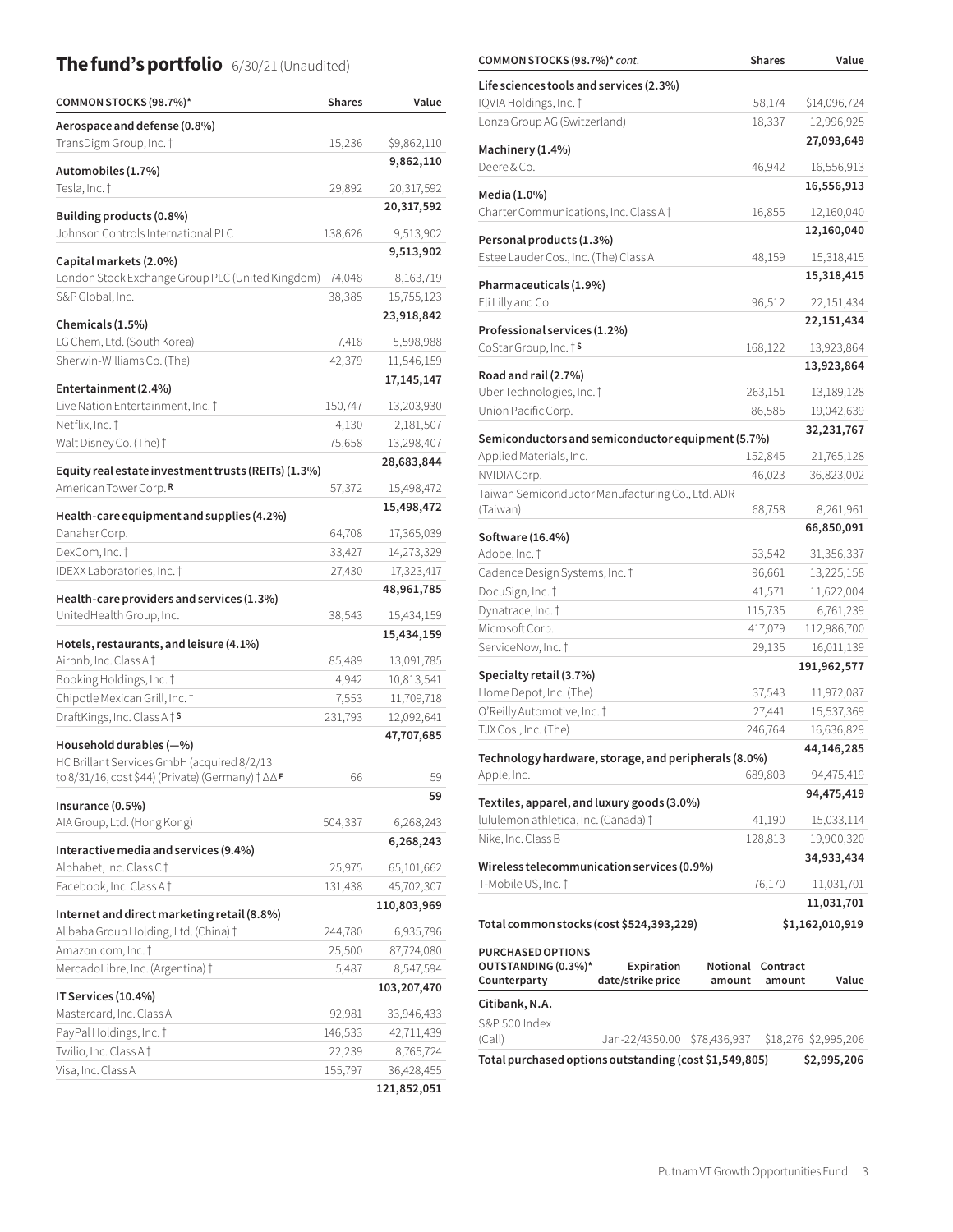|                                                      | Expiration |              |               |                 |
|------------------------------------------------------|------------|--------------|---------------|-----------------|
| WARRANTS $(-\%)^*$ †                                 | date       | Strike price | Warrants      | Value           |
| Palisade Bio, Inc. Ser. K.<br>(acquired 4/20/17,     |            |              |               |                 |
| $costS - \Delta$                                     | 1/9/22     | \$946.40     | 430           |                 |
| Total warrants (cost $\zeta$ –)                      |            |              |               |                 |
|                                                      |            |              |               |                 |
| SHORT-TERM INVESTMENTS (2.1%)*                       |            |              | <b>Shares</b> | Value           |
| Putnam Cash Collateral Pool, LLC 0.09% d             |            |              | 10,462,975    | \$10,462,975    |
| Putnam Short Term Investment Fund<br>$ClassP0.09\%L$ |            |              | 11,650,324    | 11,650,324      |
| State Street Institutional U.S. Government           |            |              |               |                 |
| Money Market Fund, Premier Class 0.03% P             |            |              | 2,270,000     | 2,270,000       |
| Total short-term investments (cost \$24,383,299)     |            |              |               | \$24,383,299    |
| Total investments (cost \$550,326,333)               |            |              |               | \$1,189,389,424 |

#### **Key to holding's abbreviations**

ADR American Depository Receipts: represents ownership of foreign securities on deposit with a custodian bank

#### **Notes to the fund's portfolio**

Unless noted otherwise, the notes to the fund's portfolio are for the close of the fund's reporting period, which ran from January 1, 2021 through June 30, 2021 (the reporting period). Within the following notes to the portfolio, references to "Putnam Management" represent Putnam Investment Management, LLC, the fund's manager, an indirect wholly-owned subsidiary of Putnam Investments, LLC and references to "ASC 820" represent Accounting Standards Codification 820 *Fair Value Measurements and Disclosures*.

\* Percentages indicated are based on net assets of \$1,177,373,267.

#### † This security is non-income-producing.

- ∆∆ This security is restricted with regard to public resale. The total fair value of this security and any other restricted securities (excluding 144A securities), if any, held at the close of the reporting period was \$59, or less than 0.1% of net assets.
- **<sup>d</sup>** Affiliated company. See Notes 1 and 5 to the financial statements regarding securities lending. The rate quoted in the security description is the annualized 7-day yield of the fund at the close of the reporting period.
- **<sup>F</sup>** This security is valued by Putnam Management at fair value following procedures approved by the Trustees. Securities are classified as Level 3 for ASC 820 based on the securities' valuation inputs (Note 1).
- **<sup>L</sup>** Affiliated company (Note 5). The rate quoted in the security description is the annualized 7-day yield of the fund at the close of the reporting period.
- **<sup>P</sup>** This security was pledged, or purchased with cash that was pledged, to the fund for collateral on certain derivative contracts. The rate quoted in the security description is the annualized 7-day yield of the fund at the close of the reporting period.
- **<sup>R</sup>** Real Estate Investment Trust.
- **<sup>S</sup>** Security on loan, in part or in entirety, at the close of the reporting period (Note 1).

At the close of the reporting period, the fund maintained liquid assets totaling \$146,372 to cover certain derivative contracts.

| WRITTEN OPTIONS OUTSTANDING at 6/30/21 (premiums \$484,314)<br>(Unaudited) Counterparty | Expiration<br>date/strike price | Notional<br>amount | Contract<br>amount | Value     |
|-----------------------------------------------------------------------------------------|---------------------------------|--------------------|--------------------|-----------|
| Citibank, N.A.                                                                          |                                 |                    |                    |           |
| S&P 500 Index (Call)                                                                    | Jan-22/4.700.00                 | \$78,436,937       | \$18,276           | \$630,686 |
| Total                                                                                   |                                 |                    |                    | \$630,686 |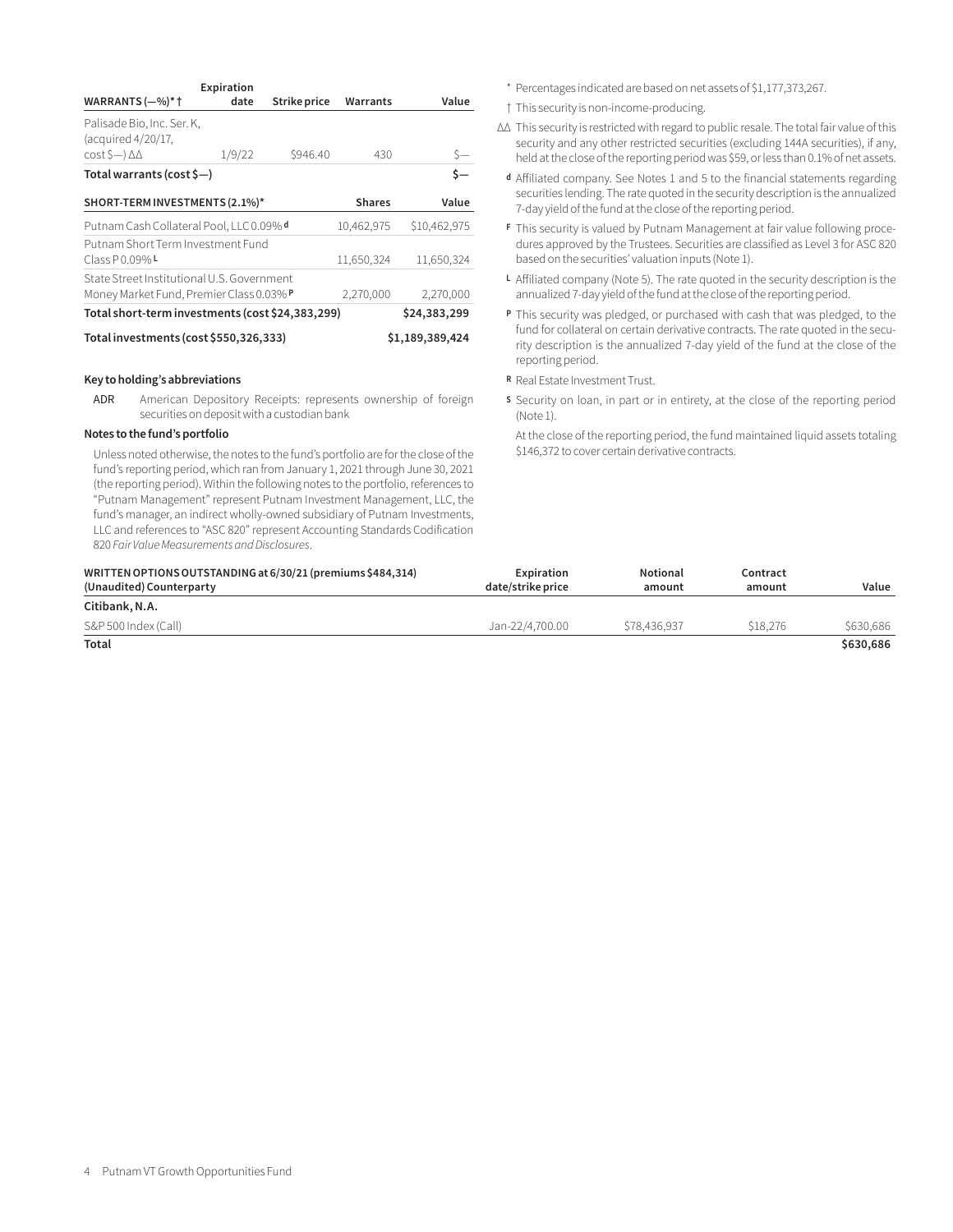ASC 820 establishes a three-level hierarchy for disclosure of fair value measurements. The valuation hierarchy is based upon the transparency of inputs to the valuation of the fund's investments. The three levels are defined as follows:

Level 1: Valuations based on quoted prices for identical securities in active markets.

Level 2: Valuations based on quoted prices in markets that are not active or for which all significant inputs are observable, either directly or indirectly.

Level 3: Valuations based on inputs that are unobservable and significant to the fair value measurement.

The following is a summary of the inputs used to value the fund's net assets as of the close of the reporting period:

|                               |                 | <b>Valuation inputs</b> |          |
|-------------------------------|-----------------|-------------------------|----------|
| Investments in securities:    | Level 1         | Level 2                 | Level 3  |
| Common stocks*:               |                 |                         |          |
| Communication services        | \$162,679,554   | $S-$                    | $\zeta-$ |
| Consumer discretionary        | 250,312,466     |                         | 59       |
| Consumer staples              | 15,318,415      |                         |          |
| Financials                    | 30,187,085      |                         |          |
| Health care                   | 113,641,027     |                         |          |
| Industrials                   | 82,088,556      |                         |          |
| Information technology        | 475,140,138     |                         |          |
| Materials                     | 17, 145, 147    |                         |          |
| Real estate                   | 15,498,472      |                         |          |
| <b>Total common stocks</b>    | 1,162,010,860   |                         | 59       |
| Purchased options outstanding |                 | 2,995,206               |          |
| Warrants                      |                 |                         |          |
| Short-term investments        | 2,270,000       | 22,113,299              |          |
| Totals by level               | \$1,164,280,860 | \$25,108,505            | \$59     |

|                              | Valuation inputs         |               |         |
|------------------------------|--------------------------|---------------|---------|
| Other financial instruments: | Level 1                  | Level 2       | Level 3 |
| Written options outstanding  | $\overline{\phantom{0}}$ | \$ (630, 686) |         |
| Totals by level              |                          | \$ (630, 686) |         |

\* Common stock classifications are presented at the sector level, which may differ from the fund's portfolio presentation.

At the start and close of the reporting period, Level 3 investments in securities represented less than 1% of the fund's net assets and were not considered a significant portion of the fund's portfolio.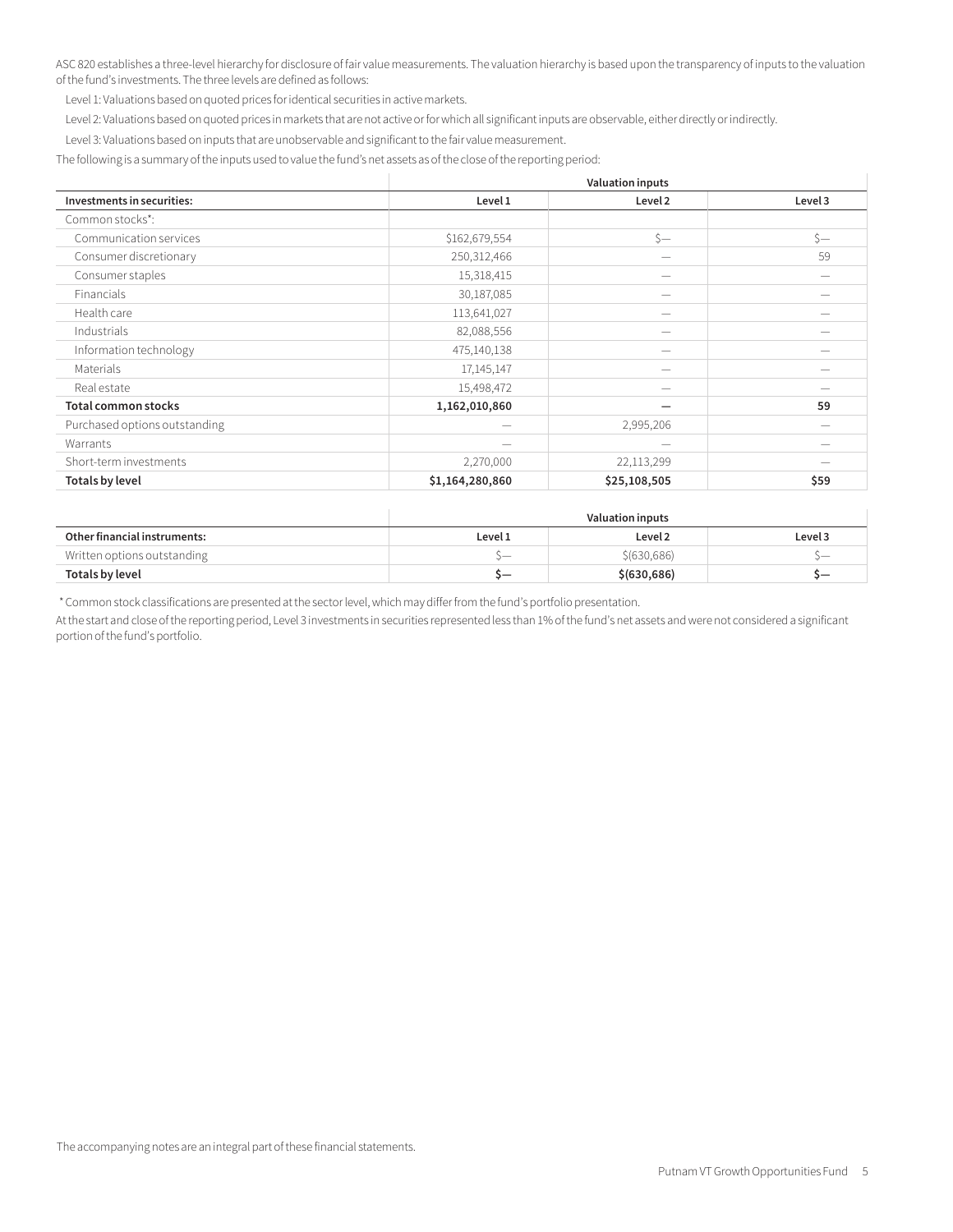# **Statement of assets and liabilities**

6/30/21 (Unaudited)

#### **Assets**

| Investment in securities, at value, including \$10,244,429 of securities on loan (Notes 1 and 8): |                 |
|---------------------------------------------------------------------------------------------------|-----------------|
| Unaffiliated issuers (identified cost \$528,213,034)                                              | \$1,167,276,125 |
| Affiliated issuers (identified cost \$22,113,299) (Note 5)                                        | 22,113,299      |
| Cash                                                                                              | 493.491         |
| Dividends, interest and other receivables                                                         | 583.790         |
| Receivable for shares of the fund sold                                                            | 52.050          |
| Receivable for investments sold                                                                   | 7.972.140       |
| <b>Total assets</b>                                                                               | 1,198,490,895   |

#### **Liabilities**

| Payable for investments purchased                                    | 5,483,042       |
|----------------------------------------------------------------------|-----------------|
| Payable for shares of the fund repurchased                           | 972,402         |
| Payable for compensation of Manager (Note 2)                         | 507,470         |
| Payable for custodian fees (Note 2)                                  | 15,595          |
| Payable for investor servicing fees (Note 2)                         | 130,824         |
| Payable for Trustee compensation and expenses (Note 2)               | 467,971         |
| Payable for administrative services (Note 2)                         | 3,377           |
| Payable for distribution fees (Note 2)                               | 57,246          |
| Written options outstanding, at value (premiums \$484,314) (Note 1)  | 630,686         |
| Collateral on securities loaned, at value (Note 1)                   | 10,462,975      |
| Collateral on certain derivative contracts, at value (Notes 1 and 8) | 2,270,000       |
| Other accrued expenses                                               | 116,040         |
| <b>Total liabilities</b>                                             | 21,117,628      |
| Net assets                                                           | \$1,177,373,267 |
| Represented by                                                       |                 |
| Paid-in capital (Unlimited shares authorized) (Notes 1 and 4)        | \$458,526,984   |

| $\frac{1}{2}$ and integration commerce one could note that $\frac{1}{2}$                                            | Y IUVIULVIUU I  |
|---------------------------------------------------------------------------------------------------------------------|-----------------|
| Total distributable earnings (Note 1)                                                                               | 718,846,283     |
| Total - Representing net assets applicable to capital shares outstanding                                            | \$1,177,373,267 |
| Computation of net asset value Class IA                                                                             |                 |
| Net assets                                                                                                          | \$890,723,804   |
| Number of shares outstanding                                                                                        | 59,376,527      |
| Net asset value, offering price and redemption price per share (net assets divided by number of shares outstanding) | \$15.00         |
| Computation of net asset value Class IB                                                                             |                 |
| Net assets                                                                                                          | \$286,649,463   |
| Number of shares outstanding                                                                                        | 19,659,114      |
| Net asset value, offering price and redemption price per share (net assets divided by number of shares outstanding) | \$14.58         |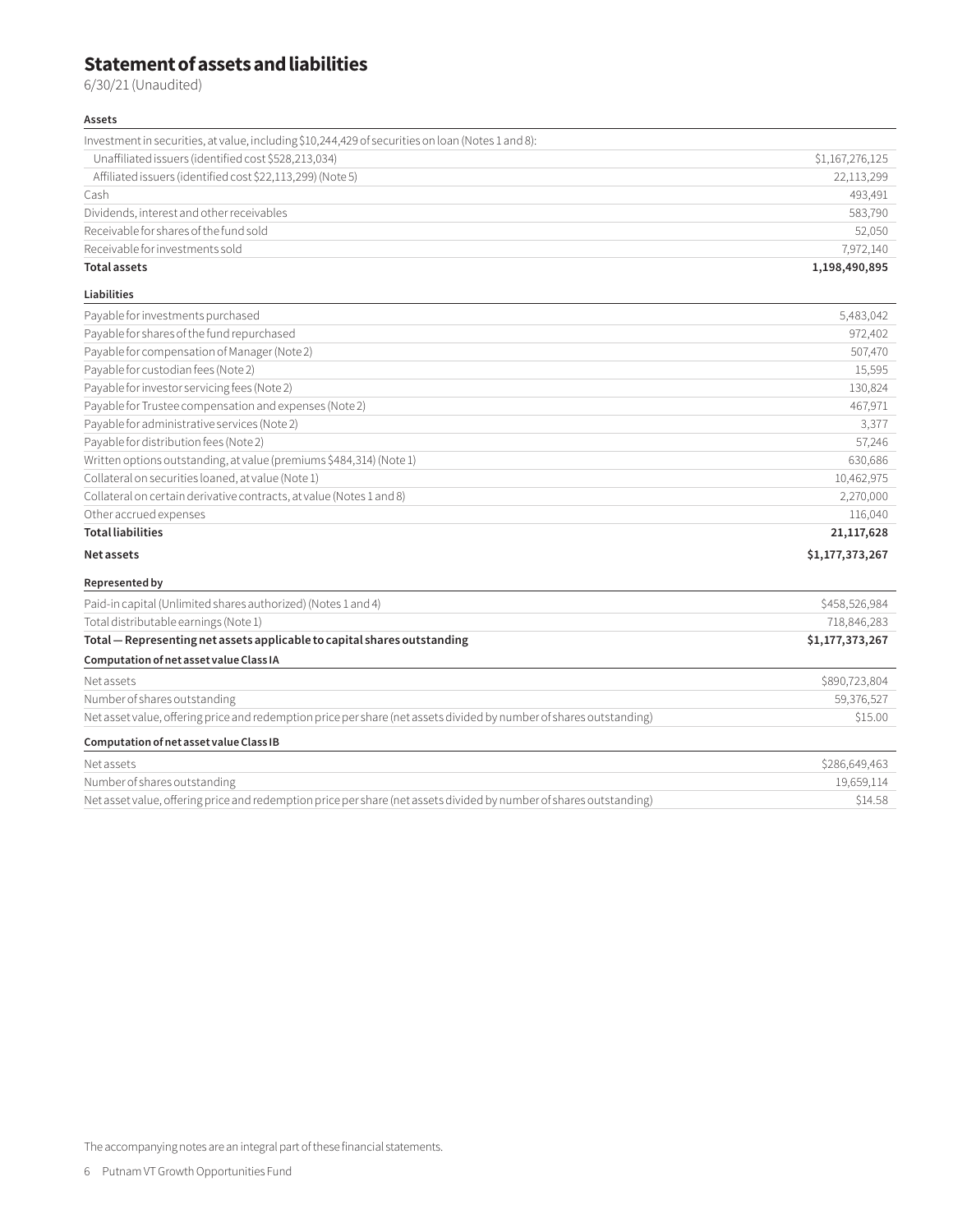# **Statement of operations**

Six months ended 6/30/21 (Unaudited)

#### **Investment income**

| Dividends (net of foreign tax of \$18,091)                                                      | \$2,682,309 |
|-------------------------------------------------------------------------------------------------|-------------|
| Interest (including interest income of \$5,325 from investments in affiliated issuers) (Note 5) | 5.394       |
| Securities lending (net of expenses) (Notes 1 and 5)                                            | 12.541      |
| Total investment income                                                                         | 2,700,244   |
| <b>Expenses</b>                                                                                 |             |

| Compensation of Manager (Note 2)                         | 3,007,336     |
|----------------------------------------------------------|---------------|
| Investor servicing fees (Note 2)                         | 392,058       |
| Custodian fees (Note 2)                                  | 15,972        |
| Trustee compensation and expenses (Note 2)               | 24,394        |
| Distribution fees (Note 2)                               | 341,447       |
| Administrative services (Note 2)                         | 9,988         |
| Other                                                    | 121,045       |
| <b>Total expenses</b>                                    | 3,912,240     |
| Expense reduction (Note 2)                               | (27)          |
| Net expenses                                             | 3,912,213     |
| Net investment loss                                      | (1, 211, 969) |
| Realized and unrealized gain (loss)                      |               |
| Net realized gain (loss) on:                             |               |
| Securities from unaffiliated issuers (Notes 1 and 3)     | 85,441,242    |
| Foreign currency transactions (Note 1)                   | 6,977         |
| Written options (Note 1)                                 | (905, 342)    |
| Total net realized gain                                  | 84,542,877    |
| Change in net unrealized appreciation (depreciation) on: |               |
| Securities from unaffiliated issuers                     | 42,212,184    |
| Assets and liabilities in foreign currencies             | (2,266)       |
| Written options                                          | (114, 825)    |
| Total change in net unrealized appreciation              | 42,095,093    |
| Net gain on investments                                  | 126,637,970   |
| Net increase in net assets resulting from operations     | \$125,426,001 |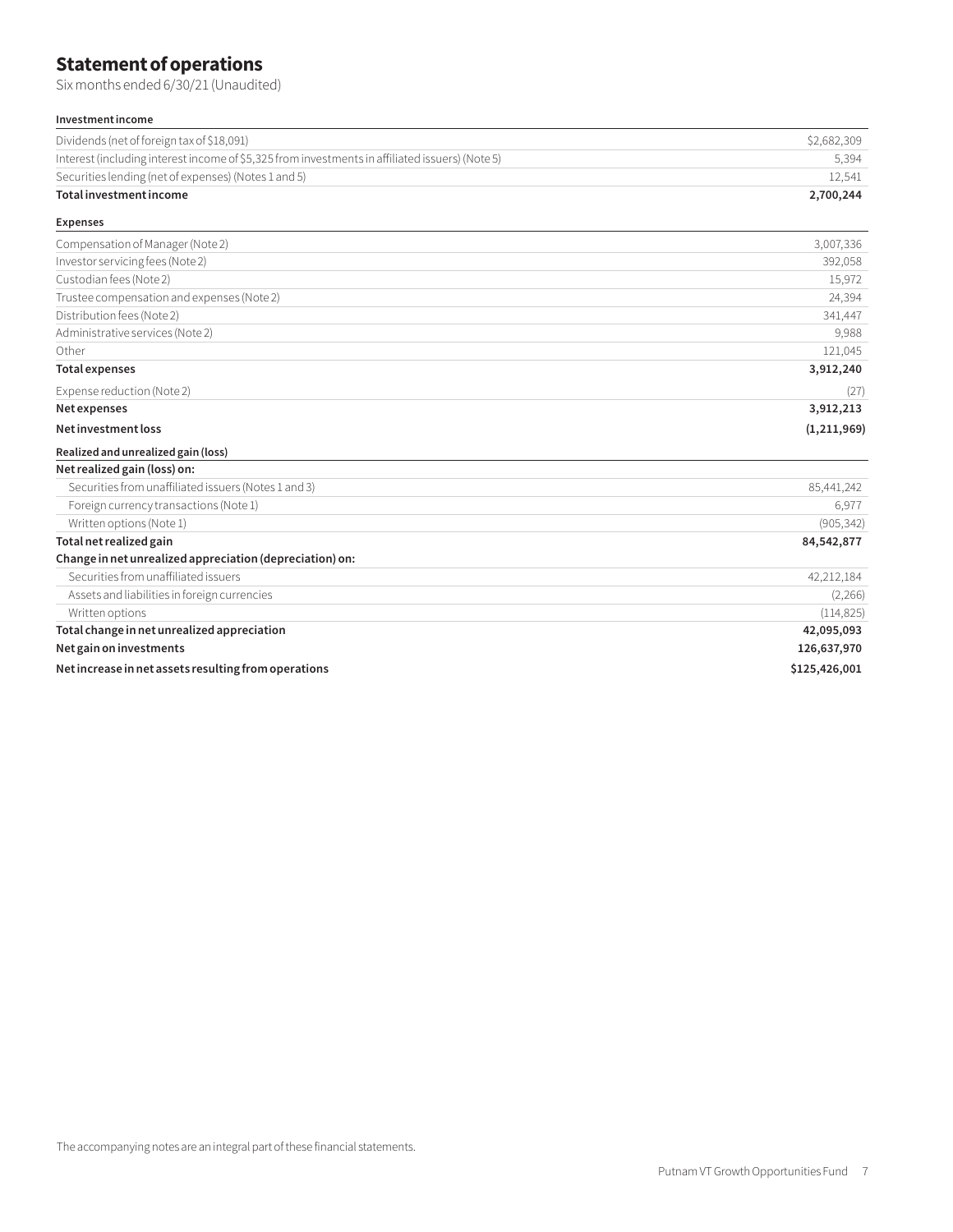# **Statement of changes in net assets**

|                                                                                                       | Six months<br>ended<br>$6/30/21*$ | Year ended<br>12/31/20 |
|-------------------------------------------------------------------------------------------------------|-----------------------------------|------------------------|
| Increase in net assets                                                                                |                                   |                        |
| Operations:                                                                                           |                                   |                        |
| Net investment loss                                                                                   | \$(1, 211, 969)                   | \$(723,958)            |
| Net realized gain on investments and foreign currency transactions                                    | 84,542,877                        | 107,032,030            |
| Change in net unrealized appreciation of investments and assets and liabilities in foreign currencies | 42,095,093                        | 221,259,766            |
| Net increase in net assets resulting from operations                                                  | 125,426,001                       | 327,567,838            |
| Distributions to shareholders (Note 1):                                                               |                                   |                        |
| From ordinary income                                                                                  |                                   |                        |
| Net investment income                                                                                 |                                   |                        |
| Class IA                                                                                              | $\overline{\phantom{a}}$          | (1,791,535)            |
| Class IB                                                                                              | $\overline{\phantom{a}}$          | (97, 938)              |
| Net realized short-term gain on investments                                                           |                                   |                        |
| Class IA                                                                                              | (7,343,408)                       |                        |
| Class IB                                                                                              | (2,450,584)                       |                        |
| From net realized long-term gain on investments                                                       |                                   |                        |
| Class IA                                                                                              | (72,995,662)                      | (39,581,719)           |
| Class IB                                                                                              | (24, 359, 538)                    | (13,848,498)           |
| Increase (decrease) from capital share transactions (Note 4)                                          | 32,892,694                        | (34, 424, 516)         |
| Total increase in net assets                                                                          | 51,169,503                        | 237,823,632            |
| Net assets:                                                                                           |                                   |                        |
| Beginning of period                                                                                   | 1,126,203,764                     | 888,380,132            |
| End of period<br>The Contract                                                                         | \$1,177,373,267                   | \$1,126,203,764        |

Unaudited.

The accompanying notes are an integral part of these financial statements.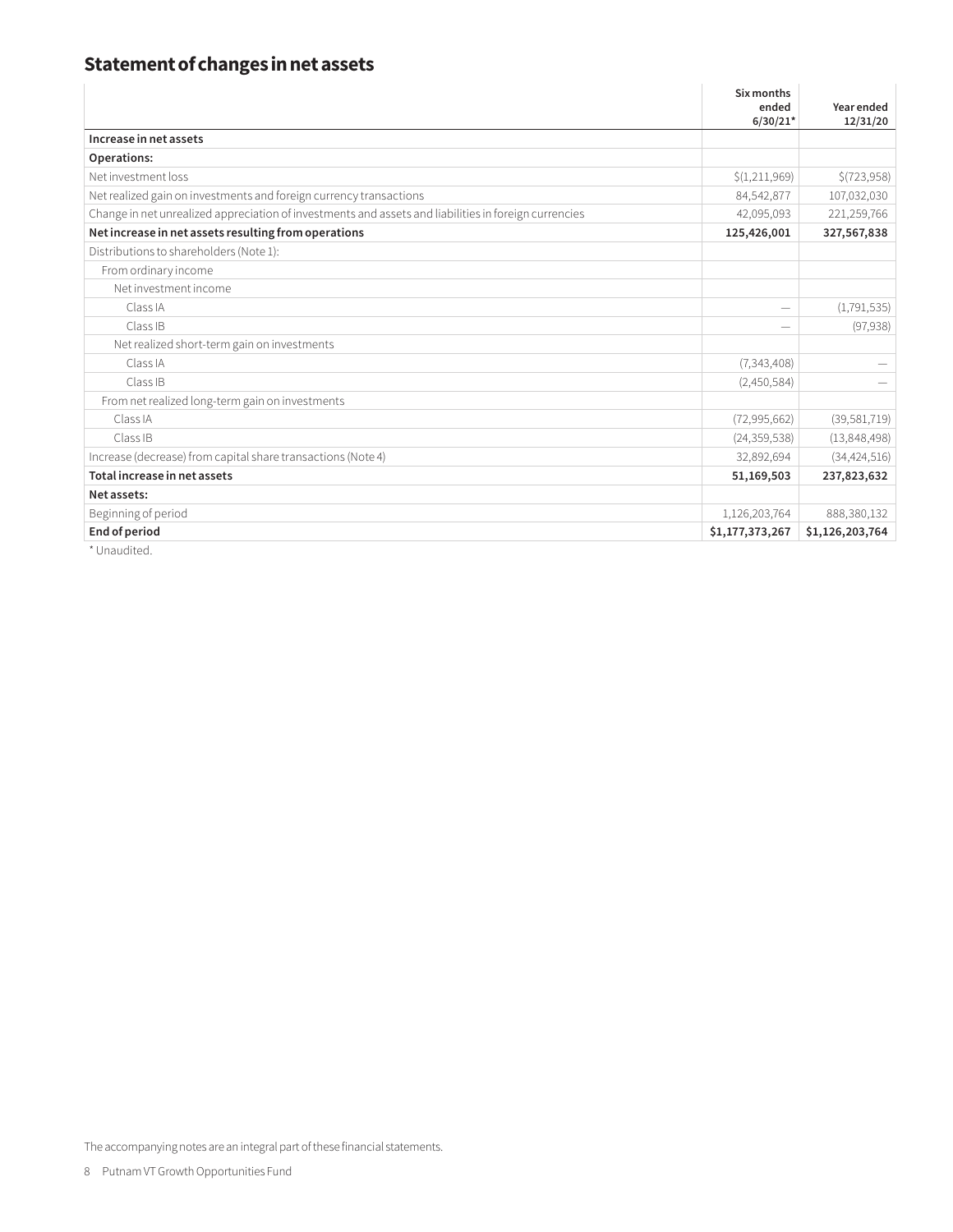## **Financial highlights** (For a common share outstanding throughout the period)

| <b>INVESTMENT OPERATIONS:</b> |                                      |                                           |                                                                 | <b>LESS DISTRIBUTIONS:</b>       |                              |                                          |                            |                              | <b>RATIOS AND SUPPLEMENTAL DATA:</b> |                                        |                                             |                                                    |                                                                     |                       |
|-------------------------------|--------------------------------------|-------------------------------------------|-----------------------------------------------------------------|----------------------------------|------------------------------|------------------------------------------|----------------------------|------------------------------|--------------------------------------|----------------------------------------|---------------------------------------------|----------------------------------------------------|---------------------------------------------------------------------|-----------------------|
| Period ended                  | Net asset value, beginning of period | Net investment income (loss) <sup>a</sup> | gain (loss)<br>unrealized<br>Net realized and<br>on investments | Total from investment operations | From net investment income   | gain on investments<br>From net realized | <b>Total distributions</b> | Non-recurring reimbursements | Netasset value, end of period        | Total return at net asset value (%)b,c | Net assets, end of period<br>(in thousands) | Ratio of expenses to average<br>netassets (%)b,d,f | Ratio of net investment income (loss)<br>to average net assets (%)f | Portfolioturnover (%) |
| Class IA                      |                                      |                                           |                                                                 |                                  |                              |                                          |                            |                              |                                      |                                        |                                             |                                                    |                                                                     |                       |
| 6/30/21                       | \$14.91                              | (.01)                                     | 1.57                                                            | 1.56                             | $\overbrace{\qquad \qquad }$ | (1.47)                                   | (1.47)                     | $\qquad \qquad$              | \$15.00                              | $11.75*$                               | \$890,724                                   | $.32*$                                             | $(.08)^*$                                                           | $25*$                 |
| 12/31/20                      | 11.54                                | $-h$                                      | 4.11                                                            | 4.11                             | (.03)                        | (.71)                                    | (.74)                      | $\overline{\phantom{m}}$     | 14.91                                | 39.09                                  | 841,545                                     | .65                                                | (.01)                                                               | 48                    |
| 12/31/19                      | 9.76                                 | .03                                       | 3.31                                                            | 3.34                             | (.04)                        | (1.52)                                   | (1.56)                     | $\overline{\phantom{m}}$     | 11.54                                | 37.11                                  | 666,225                                     | .66                                                | .31                                                                 | 40                    |
| 12/31/18                      | 10.14                                | .02                                       | .24                                                             | .26                              | (.01)                        | (.63)                                    | (.64)                      | $\overline{\phantom{m}}$     | 9.76                                 | 2.60                                   | 558,404                                     | .67                                                | .20                                                                 | 56                    |
| 12/31/17                      | 7.84                                 | .03                                       | 2.40                                                            | 2.43                             | (.01)                        | (.12)                                    | (.13)                      | $-\mathsf{g}$                | 10.14                                | 31.30                                  | 606,169                                     | .66                                                | .38                                                                 | 59                    |
| 12/31/16                      | 8.15                                 | .04                                       | .44                                                             | .48                              | (.06)                        | (.73)                                    | (.79)                      | $\overline{\phantom{m}}$     | 7.84                                 | 6.72                                   | 517,274                                     | .74e                                               | .53e                                                                | 71                    |
| Class IB                      |                                      |                                           |                                                                 |                                  |                              |                                          |                            |                              |                                      |                                        |                                             |                                                    |                                                                     |                       |
| 6/30/21                       | \$14.55                              | (.03)                                     | 1.53                                                            | 1.50                             | $\overline{\phantom{m}}$     | (1.47)                                   | (1.47)                     | $\overline{\phantom{m}}$     | \$14.58                              | $11.63*$                               | \$286,649                                   | $.44*$                                             | $(.20)^*$                                                           | $25*$                 |
| 12/31/20                      | 11.28                                | (.03)                                     | 4.02                                                            | 3.99                             | (.01)                        | (.71)                                    | (.72)                      | $\overline{\phantom{m}}$     | 14.55                                | 38.71                                  | 284,659                                     | .90                                                | (.26)                                                               | 48                    |
| 12/31/19                      | 9.57                                 | .01                                       | 3.24                                                            | 3.25                             | (.02)                        | (1.52)                                   | (1.54)                     | $\overline{\phantom{m}}$     | 11.28                                | 36.74                                  | 222,155                                     | .91                                                | .06                                                                 | 40                    |
| 12/31/18                      | 9.97                                 | $-\mathsf{h}$                             | .23                                                             | .23                              | $\overline{\phantom{m}}$     | (.63)                                    | (.63)                      | $\overline{\phantom{m}}$     | 9.57                                 | 2.38                                   | 178,062                                     | .92                                                | (.05)                                                               | 56                    |
| 12/31/17                      | 7.73                                 | .01                                       | 2.36                                                            | 2.37                             | (.01)                        | (.12)                                    | (.13)                      | $-\mathsf{g}$                | 9.97                                 | 30.90                                  | 187,395                                     | .91                                                | .13                                                                 | 59                    |
| 12/31/16                      | 8.04                                 | .02                                       | .44                                                             | .46                              | (.04)                        | (.73)                                    | (.77)                      | $\overline{\phantom{m}}$     | 7.73                                 | 6.51                                   | 159,870                                     | .99e                                               | .33e                                                                | 71                    |

\* Not annualized.

† Unaudited.

**<sup>a</sup>** Per share net investment income (loss) has been determined on the basis of the weighted average number of shares outstanding during the period.

**<sup>b</sup>** The charges and expenses at the insurance company separate account level are not reflected.

**<sup>c</sup>** Total return assumes dividend reinvestment.

**<sup>d</sup>** Includes amounts paid through expense offset and/or brokerage/service arrangements, if any (Note 2). Also excludes acquired fund fees and expenses, if any.

- **<sup>e</sup>** Reflects a voluntary waiver of certain fund expenses in effect during the period. As a result of such waiver, the expenses of each class reflect a reduction of less than 0.01% as a percentage of average net assets.
- **<sup>f</sup>** Reflects an involuntary contractual expense limitation in effect during the period. As a result of such limitation, the expenses of each class reflect a reduction of the following amounts (Note 2):

|          | Percentage of average<br>net assets |
|----------|-------------------------------------|
| 12/31/16 | $< 0.01\%$                          |
|          |                                     |

**<sup>g</sup>** Reflects a non-recurring reimbursement pursuant to a settlement between the Securities and Exchange Commission (the SEC) and JPMorgan Chase which amounted to less than \$0.01 per share outstanding on September 29, 2017.

**<sup>h</sup>** Amount represents less than \$0.01 per share.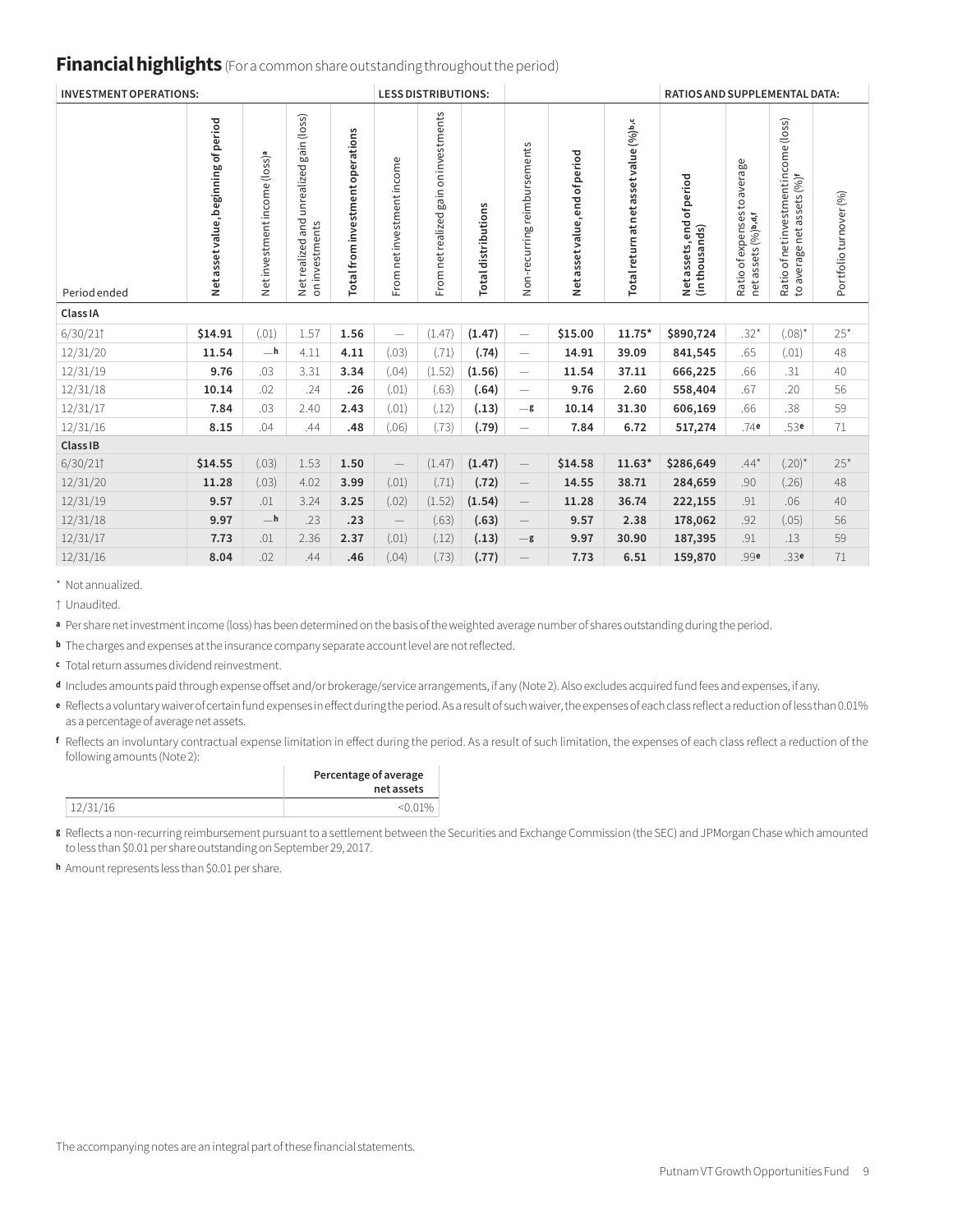### **Notes to financial statements** 6/30/21 (Unaudited)

Within the following Notes to financial statements, references to "State Street" represent State Street Bank and Trust Company, references to "the SEC" represent the Securities and Exchange Commission, references to "Putnam Management" represent Putnam Investment Management, LLC, the fund's manager, an indirect wholly-owned subsidiary of Putnam Investments, LLC and references to "OTC", if any, represent over-the-counter. Unless otherwise noted, the "reporting period" represents the period from January 1, 2021 through June 30, 2021.

Putnam VT Growth Opportunities Fund (the fund) is a diversified series of Putnam Variable Trust (the Trust), a Massachusetts business trust registered under the Investment Company Act of 1940, as amended, as an open-end management investment company. The goal of the fund is to seek capital appreciation. The fund invests mainly in common stocks of large U.S. companies, with a focus on growth stocks. Growth stocks are stocks of companies whose earnings are expected to grow faster than those of similar firms, and whose business growth and other characteristics may lead to an increase in stock price. Putnam Management may consider, among other factors, a company's valuation, financial strength, growth potential, competitive position in its industry, projected future earnings, cash flows and dividends when deciding whether to buy or sell investments.

The fund offers class IA and class IB shares of beneficial interest. Class IA shares are offered at net asset value and are not subject to a distribution fee. Class IB shares are offered at net asset value and pay an ongoing distribution fee, which is identified in Note 2.

In the normal course of business, the fund enters into contracts that may include agreements to indemnify another party under given circumstances. The fund's maximum exposure under these arrangements is unknown as this would involve future claims that may be, but have not yet been, made against the fund. However, the fund's management team expects the risk of material loss to be remote.

The fund has entered into contractual arrangements with an investment adviser, administrator, distributor, shareholder servicing agent and custodian, who each provide services to the fund. Unless expressly stated otherwise, shareholders are not parties to, or intended beneficiaries of these contractual arrangements, and these contractual arrangements are not intended to create any shareholder right to enforce them against the service providers or to seek any remedy under them against the service providers, either directly or on behalf of the fund.

Under the fund's Amended and Restated Agreement and Declaration of Trust, any claims asserted against or on behalf of the Putnam Funds, including claims against Trustees and Officers, must be brought in state and federal courts located within the Commonwealth of Massachusetts.

#### **Note 1 — Significant accounting policies**

The following is a summary of significant accounting policies consistently followed by the fund in the preparation of its financial statements. The preparation of financial statements is in conformity with accounting principles generally accepted in the United States of America and requires management to make estimates and assumptions that affect the reported amounts of assets and liabilities in the financial statements and the reported amounts of increases and decreases in net assets from operations. Actual results could differ from those estimates. Subsequent events after the Statement of assets and liabilities date through the date that the financial statements were issued have been evaluated in the preparation of the financial statements.

Investment income, realized and unrealized gains and losses and expenses of the fund are borne pro-rata based on the relative net assets of each class to the total net assets of the fund, except that each class bears expenses unique to that class (including the distribution fees applicable to such classes). Each class votes as a class only with respect to its own distribution plan or other matters on which a class vote is required by law or determined by the Trustees. If the fund were liquidated, shares of each class would receive their pro-rata share of the net assets of the fund. In addition, the Trustees declare separate dividends on each class of shares.

**Security valuation** Portfolio securities and other investments are valued using policies and procedures adopted by the Board of Trustees. The Trustees have formed a Pricing Committee to oversee the implementation of these procedures and have delegated responsibility for valuing the fund's assets in accordance with these procedures to Putnam Management. Putnam Management has established an internal Valuation Committee that is responsible for making fair value determinations, evaluating the effectiveness of the pricing policies of the fund and reporting to the Pricing Committee.

Investments for which market quotations are readily available are valued at the last reported sales price on their principal exchange, or official closing price for certain markets, and are classified as Level 1 securities under Accounting Standards Codification 820 *Fair Value Measurements and Disclosures* (ASC 820). If no sales are reported, as in the case of some securities that are traded OTC, a security is valued at its last reported bid price and is generally categorized as a Level 2 security.

Investments in open-end investment companies (excluding exchange-traded funds), if any, which can be classified as Level 1 or Level 2 securities, are valued based on their net asset value. The net asset value of such investment companies equals the total value of their assets less their liabilities and divided by the number of their outstanding shares.

Many securities markets and exchanges outside the U.S. close prior to the scheduled close of the New York Stock Exchange and therefore the closing prices for securities in such markets or on such exchanges may not fully reflect events that occur after such close but before the scheduled close of the New York Stock Exchange. Accordingly, on certain days, the fund will fair value certain foreign equity securities taking into account multiple factors including movements in the U.S. securities markets, currency valuations and comparisons to the valuation of American Depository Receipts, exchange-traded funds and futures contracts. The foreign equity securities, which would generally be classified as Level 1 securities, will be transferred to Level 2 of the fair value hierarchy when they are valued at fair value. The number of days on which fair value prices will be used will depend on market activity and it is possible that fair value prices will be used by the fund to a significant extent. Securities quoted in foreign currencies, if any, are translated into U.S. dollars at the current exchange rate. Short-term securities with remaining maturities of 60 days or less are valued using an independent pricing service approved by the Trustees, and are classified as Level 2 securities.

To the extent a pricing service or dealer is unable to value a security or provides a valuation that Putnam Management does not believe accurately reflects the security's fair value, the security will be valued at fair value by Putnam Management in accordance with policies and procedures approved by the Trustees. Certain investments, including certain restricted and illiquid securities and derivatives, are also valued at fair value following procedures approved by the Trustees. These valuations consider such factors as significant market or specific security events such as interest rate or credit quality changes, various relationships with other securities, discount rates, U.S. Treasury, U.S. swap and credit yields, index levels, convexity exposures, recovery rates, sales and other multiples and resale restrictions. These securities are classified as Level 2 or as Level 3 depending on the priority of the significant inputs.

To assess the continuing appropriateness of fair valuations, the Valuation Committee reviews and affirms the reasonableness of such valuations on a regular basis after considering all relevant information that is reasonably available. Such valuations and procedures are reviewed periodically by the Trustees. The fair value of securities is generally determined as the amount that the fund could reasonably expect to realize from an orderly disposition of such securities over a reasonable period of time. By its nature, a fair value price is a good faith estimate of the value of a security in a current sale and does not reflect an actual market price, which may be different by a material amount.

**Security transactions and related investment income** Security transactions are recorded on the trade date (the date the order to buy or sell is executed). Gains or losses on securities sold are determined on the identified cost basis.

Interest income, net of any applicable withholding taxes, if any, is recorded on the accrual basis. Dividend income, net of any applicable withholding taxes, is recognized on the ex-dividend date except that certain dividends from foreign securities, if any, are recognized as soon as the fund is informed of the ex-dividend date. Non-cash dividends, if any, are recorded at the fair value of the securities received. Dividends representing a return of capital or capital gains, if any, are reflected as a reduction of cost and/or as a realized gain.

**Foreign currency translation** The accounting records of the fund are maintained in U.S. dollars. The fair value of foreign securities, currency holdings, and other assets and liabilities is recorded in the books and records of the fund after translation to U.S. dollars based on the exchange rates on that day. The cost of each security is determined using historical exchange rates. Income and withholding taxes are translated at prevailing exchange rates when earned or incurred. The fund does not isolate that portion of realized or unrealized gains or losses resulting from changes in the foreign exchange rate on investments from fluctuations arising from changes in the market prices of the securities. Such gains and losses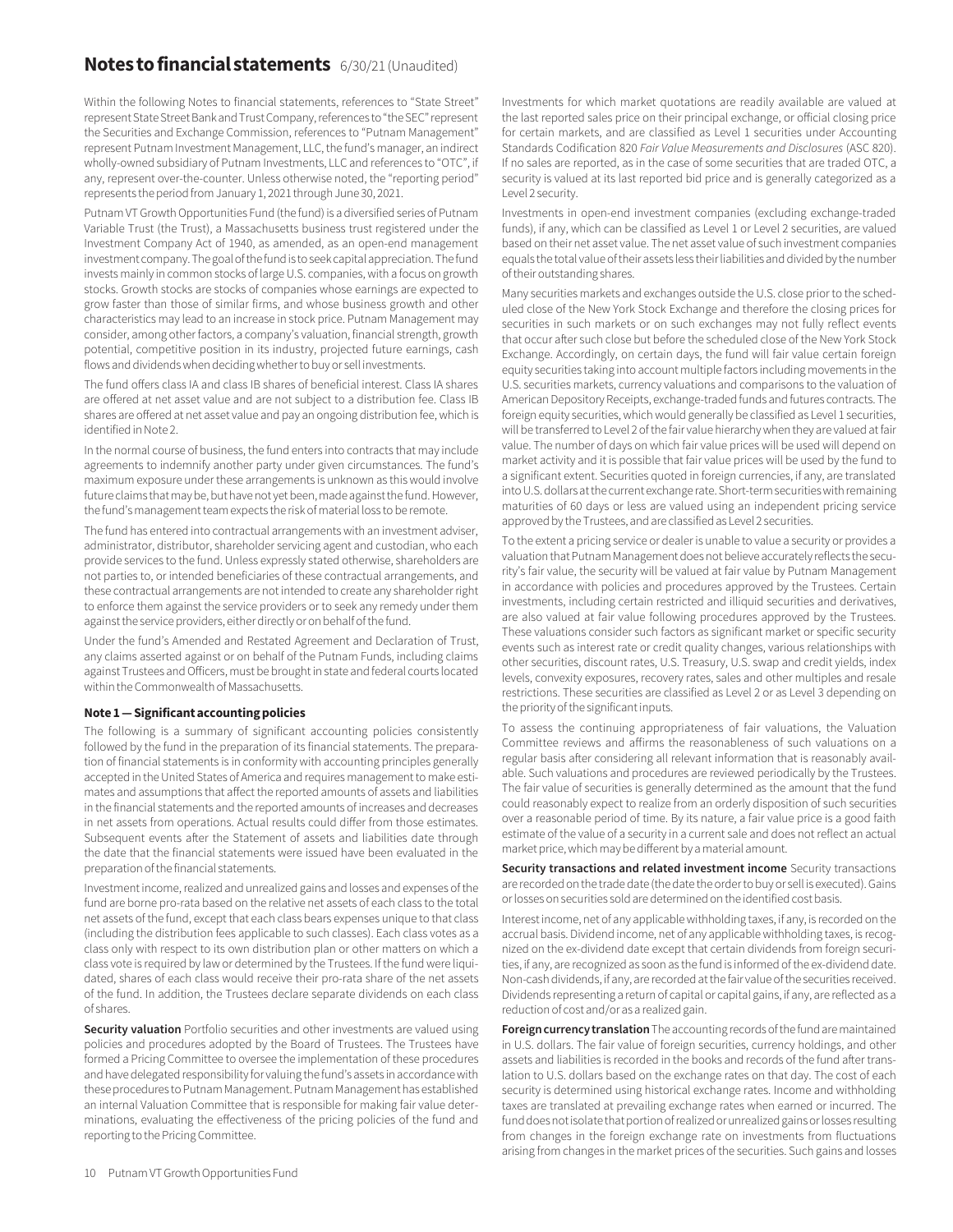are included with the net realized and unrealized gain or loss on investments. Net realized gains and losses on foreign currency transactions represent net realized exchange gains or losses on disposition of foreign currencies, currency gains and losses realized between the trade and settlement dates on securities transactions and the difference between the amount of investment income and foreign withholding taxes recorded on the fund's books and the U.S. dollar equivalent amounts actually received or paid. Net unrealized appreciation and depreciation of assets and liabilities in foreign currencies arise from changes in the value of assets and liabilities other than investments at the period end, resulting from changes in the exchange rate.

#### **Options contracts** The fund uses options contracts to gain exposure to securities.

The potential risk to the fund is that the change in value of options contracts may not correspond to the change in value of the hedged instruments. In addition, losses may arise from changes in the value of the underlying instruments if there is an illiquid secondary market for the contracts, if interest or exchange rates move unexpectedly or if the counterparty to the contract is unable to perform. Realized gains and losses on purchased options are included in realized gains and losses on investment securities. If a written call option is exercised, the premium originally received is recorded as an addition to sales proceeds. If a written put option is exercised, the premium originally received is recorded as a reduction to the cost of investments.

Exchange-traded options are valued at the last sale price or, if no sales are reported, the last bid price for purchased options and the last ask price for written options. OTC traded options are valued using prices supplied by dealers.

Options on swaps are similar to options on securities except that the premium paid or received is to buy or grant the right to enter into a previously agreed upon interest rate or credit default contract. Forward premium swap option contracts include premiums that have extended settlement dates. The delayed settlement of the premiums is factored into the daily valuation of the option contracts. In the case of interest rate cap and floor contracts, in return for a premium, ongoing payments between two parties are based on interest rates exceeding a specified rate, in the case of a cap contract, or falling below a specified rate in the case of a floor contract.

Written option contracts outstanding at period end, if any, are listed after the fund's portfolio**.**

**Master agreements** The fund is a party to ISDA (International Swaps and Derivatives Association, Inc.) Master Agreements (Master Agreements) with certain counterparties that govern OTC derivative and foreign exchange contracts entered into from time to time. The Master Agreements may contain provisions regarding, among other things, the parties' general obligations, representations, agreements, collateral requirements, events of default and early termination. With respect to certain counterparties, in accordance with the terms of the Master Agreements, collateral pledged to the fund is held in a segregated account by the fund's custodian and, with respect to those amounts which can be sold or repledged, is presented in the fund's portfolio.

Collateral pledged by the fund is segregated by the fund's custodian and identified in the fund's portfolio. Collateral can be in the form of cash or debt securities issued by the U.S. Government or related agencies or other securities as agreed to by the fund and the applicable counterparty. Collateral requirements are determined based on the fund's net position with each counterparty.

Termination events applicable to the fund may occur upon a decline in the fund's net assets below a specified threshold over a certain period of time. Termination events applicable to counterparties may occur upon a decline in the counterparty's long-term and short-term credit ratings below a specified level. In each case, upon occurrence, the other party may elect to terminate early and cause settlement of all derivative and foreign exchange contracts outstanding, including the payment of any losses and costs resulting from such early termination, as reasonably determined by the terminating party. Any decision by one or more of the fund's counterparties to elect early termination could impact the fund's future derivative activity.

At the close of the reporting period, the fund did not have a net liability position on open derivative contracts subject to the Master Agreements**.**

**Securities lending** The fund may lend securities, through its agent, to qualified borrowers in order to earn additional income. The loans are collateralized by cash in an amount at least equal to the fair value of the securities loaned. The fair value of securities loaned is determined daily and any additional required collateral is allocated to the fund on the next business day. The remaining maturities of the securities lending transactions are considered overnight and continuous. The risk of borrower default will be borne by the fund's agent; the fund will bear the risk of loss with respect to the investment of the cash collateral. Income from securities

lending, net of expenses, is included in investment income on the Statement of operations. Cash collateral is invested in Putnam Cash Collateral Pool, LLC, a limited liability company managed by an affiliate of Putnam Management. Investments in Putnam Cash Collateral Pool, LLC are valued at its closing net asset value each business day. There are no management fees charged to Putnam Cash Collateral Pool, LLC. At the close of the reporting period, the fund received cash collateral of \$10,462,975 and the value of securities loaned amounted to \$10,244,429.

**Interfund lending** The fund, along with other Putnam funds, may participate in an interfund lending program pursuant to an exemptive order issued by the SEC. This program allows the fund to borrow from or lend to other Putnam funds that permit such transactions. Interfund lending transactions are subject to each fund's investment policies and borrowing and lending limits. Interest earned or paid on the interfund lending transaction will be based on the average of certain current market rates. During the reporting period, the fund did not utilize the program.

**Lines of credit** The fund participates, along with other Putnam funds, in a \$317.5 million unsecured committed line of credit and a \$235.5 million unsecured uncommitted line of credit, both provided by State Street. Borrowings may be made for temporary or emergency purposes, including the funding of shareholder redemption requests and trade settlements. Interest is charged to the fund based on the fund's borrowing at a rate equal to 1.25% plus the higher of (1) the Federal Funds rate and (2) the Overnight Bank Funding Rate for the committed line of credit and 1.30% plus the higher of (1) the Federal Funds rate and (2) the Overnight Bank Funding Rate for the uncommitted line of credit. A closing fee equal to 0.04% of the committed line of credit and 0.04% of the uncommitted line of credit has been paid by the participating funds. In addition, a commitment fee of 0.21% per annum on any unutilized portion of the committed line of credit is allocated to the participating funds based on their relative net assets and paid quarterly. During the reporting period, the fund had no borrowings against these arrangements.

**Federal taxes** It is the policy of the fund to distribute all of its taxable income within the prescribed time period and otherwise comply with the provisions of the Internal Revenue Code of 1986, as amended (the Code), applicable to regulated investment companies.

The fund is subject to the provisions of Accounting Standards Codification 740 *Income Taxes* (ASC 740). ASC 740 sets forth a minimum threshold for financial statement recognition of the benefit of a tax position taken or expected to be taken in a tax return. The fund did not have a liability to record for any unrecognized tax benefits in the accompanying financial statements. No provision has been made for federal taxes on income, capital gains or unrealized appreciation on securities held nor for excise tax on income and capital gains. Each of the fund's federal tax returns for the prior three fiscal years remains subject to examination by the Internal Revenue Service.

The fund may also be subject to taxes imposed by governments of countries in which it invests. Such taxes are generally based on either income or gains earned or repatriated. The fund accrues and applies such taxes to net investment income, net realized gains and net unrealized gains as income and/or capital gains are earned. In some cases, the fund may be entitled to reclaim all or a portion of such taxes, and such reclaim amounts, if any, are reflected as an asset on the fund's books. In many cases, however, the fund may not receive such amounts for an extended period of time, depending on the country of investment.

Tax cost of investments includes adjustments to net unrealized appreciation (depreciation) which may not necessarily be final tax cost basis adjustments, but closely approximate the tax basis unrealized gains and losses that may be realized and distributed to shareholders. The aggregate identified cost on a tax basis is \$552,570,072, resulting in gross unrealized appreciation and depreciation of \$637,759,818 and \$1,571,152, respectively, or net unrealized appreciation of \$636,188,666.

**Distributions to shareholders** Distributions to shareholders from net investment income are recorded by the fund on the ex-dividend date. Distributions from capital gains, if any, are recorded on the ex-dividend date and paid at least annually. The amount and character of income and gains to be distributed are determined in accordance with income tax regulations, which may differ from generally accepted accounting principles. Dividend sources are estimated at the time of declaration. Actual results may vary. Any non-taxable return of capital cannot be determined until final tax calculations are completed after the end of the fund's fiscal year. Reclassifications are made to the fund's capital accounts to reflect income and gains available for distribution (or available capital loss carryovers) under income tax regulations.

**Expenses of the Trust** Expenses directly charged or attributable to any fund will be paid from the assets of that fund. Generally, expenses of the Trust will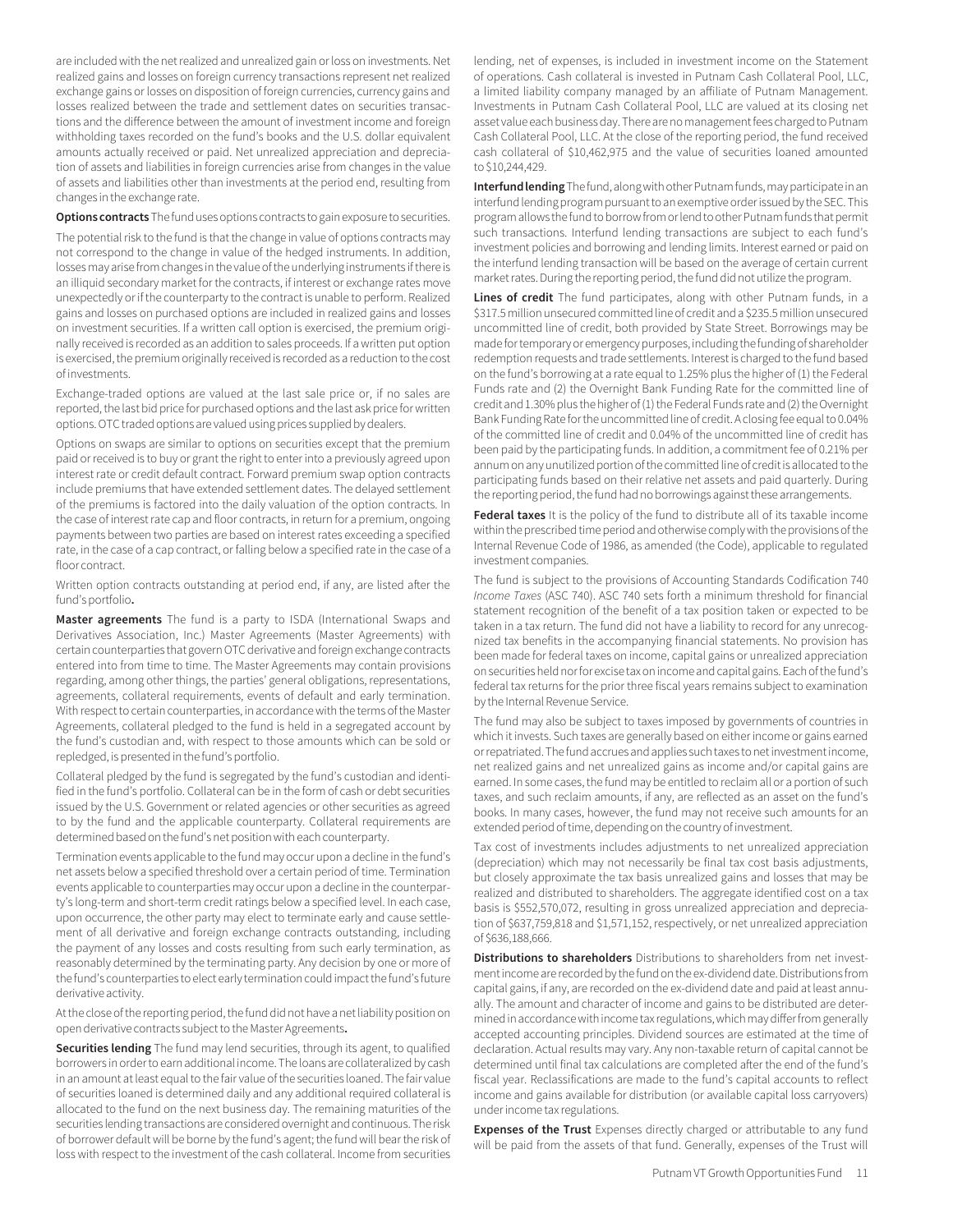be allocated among and charged to the assets of each fund on a basis that the Trustees deem fair and equitable, which may be based on the relative assets of each fund or the nature of the services performed and relative applicability to each fund.

**Beneficial interest** At the close of the reporting period, insurance companies or their separate accounts were record owners of all but a de minimis number of the shares of the fund. Approximately 40.3% of the fund is owned by accounts of one insurance company.

#### **Note 2 — Management fee, administrative services and other transactions**

The fund pays Putnam Management a management fee (based on the fund's average net assets and computed and paid monthly) at annual rates that may vary based on the average of the aggregate net assets of all open-end mutual funds sponsored by Putnam Management (excluding net assets of funds that are invested in, or that are invested in by, other Putnam funds to the extent necessary to avoid "double counting" of those assets). Such annual rates may vary as follows:

0.710% of the first \$5 billion, 0.660% of the next \$5 billion, 0.610% of the next \$10 billion, 0.560% of the next \$10 billion, 0.510% of the next \$50 billion, 0.490% of the next \$50 billion, 0.480% of the next \$100 billion and 0.475% of any excess thereafter.

For the reporting period, the management fee represented an effective rate (excluding the impact from any expense waivers in effect) of 0.269% of the fund's average net assets.

Putnam Management has contractually agreed, through April 30, 2023 to waive fees and/or reimburse the fund's expenses to the extent necessary to limit the cumulative expenses of the fund, exclusive of brokerage, interest, taxes, investment-related expenses, extraordinary expenses, acquired fund fees and expenses and payments under the fund's investor servicing contract, investment management contract and distribution plan, on a fiscal year-to-date basis to an annual rate of 0.20% of the fund's average net assets over such fiscal year-to-date period. During the reporting period, the fund's expenses were not reduced as a result of this limit.

Putnam Investments Limited (PIL), an affiliate of Putnam Management, is authorized by the Trustees to manage a separate portion of the assets of the fund as determined by Putnam Management from time to time. PIL did not manage any portion of the assets of the fund during the reporting period. If Putnam Management were to engage the services of PIL, Putnam Management would pay a quarterly sub-management fee to PIL for its services at an annual rate of 0.35% of the average net assets of the portion of the fund managed by PIL.

The fund reimburses Putnam Management an allocated amount for the compensation and related expenses of certain officers of the fund and their staff who provide administrative services to the fund. The aggregate amount of all such reimbursements is determined annually by the Trustees.

Custodial functions for the fund's assets are provided by State Street. Custody fees are based on the fund's asset level, the number of its security holdings and transaction volumes.

Putnam Investor Services, Inc., an affiliate of Putnam Management, provides investor servicing agent functions to the fund. Putnam Investor Services, Inc. was paid a monthly fee for investor servicing at an annual rate of 0.07% of the fund's average daily net assets. During the reporting period, the expenses for each class of shares related to investor servicing fees were as follows:

| Class IA | \$295,615 |
|----------|-----------|
| Class IB | 96.443    |
| Total    | \$392,058 |

The fund has entered into expense offset arrangements with Putnam Investor Services, Inc. and State Street whereby Putnam Investor Services, Inc.'s and State Street's fees are reduced by credits allowed on cash balances. For the reporting period, the fund's expenses were reduced by \$27 under the expense offset arrangements.

Each Independent Trustee of the fund receives an annual Trustee fee, of which \$723, as a quarterly retainer, has been allocated to the fund, and an additional fee for each Trustees meeting attended. Trustees also are reimbursed for expenses they incur relating to their services as Trustees.

The fund has adopted a Trustee Fee Deferral Plan (the Deferral Plan) which allows the Trustees to defer the receipt of all or a portion of Trustees fees payable on or after July 1, 1995. The deferred fees remain invested in certain Putnam funds until distribution in accordance with the Deferral Plan.

The fund has adopted an unfunded noncontributory defined benefit pension plan (the Pension Plan) covering all Trustees of the fund who have served as a Trustee for at least five years and were first elected prior to 2004. Benefits under the Pension Plan are equal to 50% of the Trustee's average annual attendance and retainer fees for the three years ended December 31, 2005. The retirement benefit is payable during a Trustee's lifetime, beginning the year following retirement, for the number of years of service through December 31, 2006. Pension expense for the fund is included in Trustee compensation and expenses in the Statement of operations. Accrued pension liability is included in Payable for Trustee compensation and expenses in the Statement of assets and liabilities. The Trustees have terminated the Pension Plan with respect to any Trustee first elected after 2003.

The fund has adopted a distribution plan (the Plan) with respect to its class IB shares pursuant to Rule 12b–1 under the Investment Company Act of 1940. The purpose of the Plan is to compensate Putnam Retail Management Limited Partnership, an indirect wholly-owned subsidiary of Putnam Investments, LLC, for services provided and expenses incurred in distributing shares of the fund. The Plan provides for payment by the fund to Putnam Retail Management Limited Partnership at an annual rate of up to 0.35% of the average net assets attributable to the fund's class IB shares. The Trustees have approved payment by the fund at an annual rate of 0.25% of the average net assets attributable to the fund's class IB shares. The expenses related to distribution fees during the reporting period are included in Distribution fees in the Statement of operations.

#### **Note 3 — Purchases and sales of securities**

During the reporting period, the cost of purchases and the proceeds from sales, excluding short-term investments, were as follows:

|                                           | Cost of<br>purchases | Proceeds<br>from sales |
|-------------------------------------------|----------------------|------------------------|
| Investments in securities<br>(Long-term)  | \$272,595,855        | \$350,365,294          |
| U.S. government securities<br>(Long-term) |                      |                        |
| Total                                     | \$272,595,855        | \$350,365,294          |

The fund may purchase or sell investments from or to other Putnam funds in the ordinary course of business, which can reduce the fund's transaction costs, at prices determined in accordance with SEC requirements and policies approved by the Trustees. During the reporting period, purchases or sales of long-term securities from or to other Putnam funds, if any, did not represent more than 5% of the fund's total cost of purchases and/or total proceeds from sales.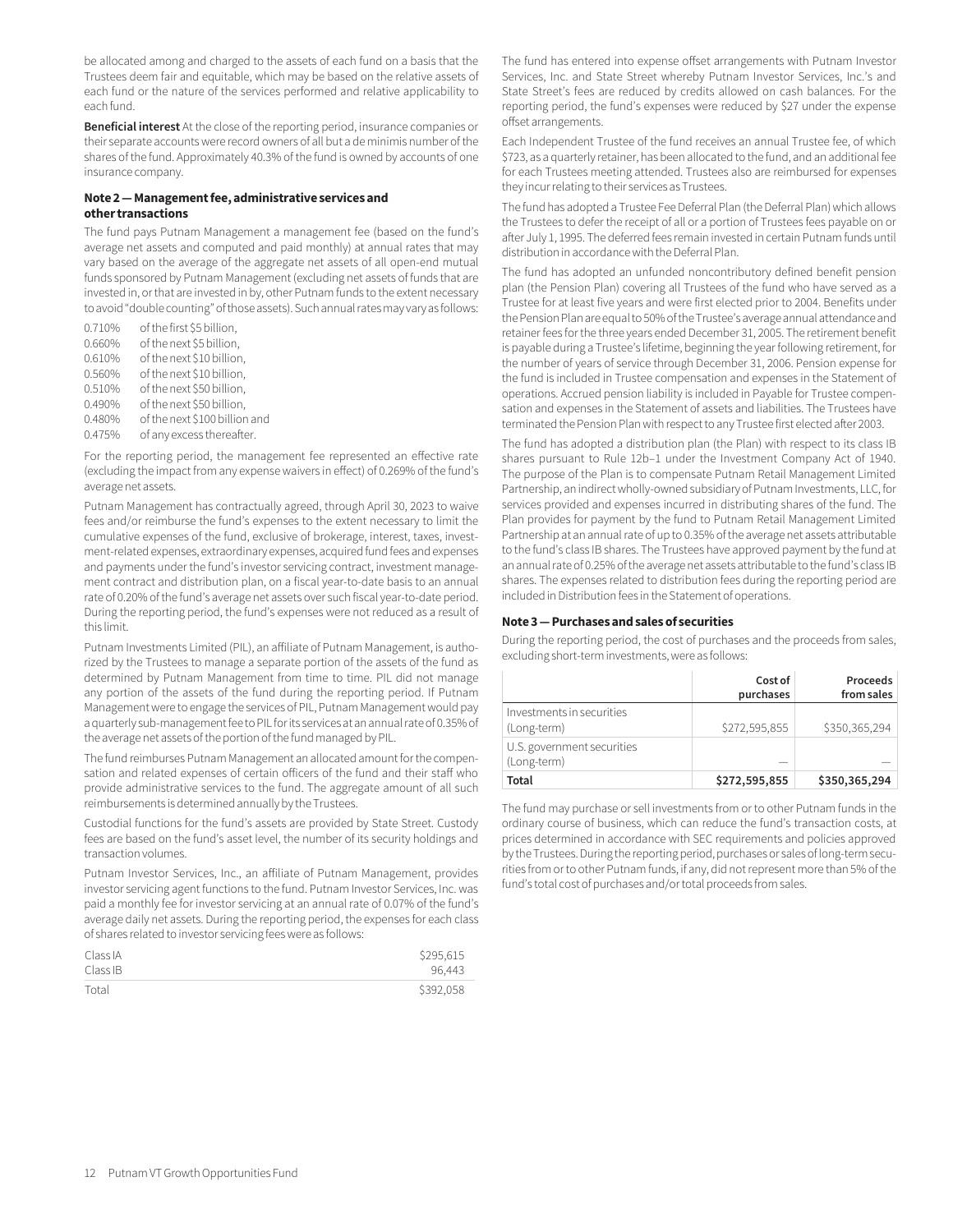#### **Note 4 — Capital shares**

At the close of the reporting period, there were an unlimited number of shares of beneficial interest authorized. Subscriptions and redemptions are presented at the omnibus level. Transactions in capital shares were as follows:

|                                                                   |                          | Class IA shares |                     |                                                     | Class IB shares |                          |                     |                 |
|-------------------------------------------------------------------|--------------------------|-----------------|---------------------|-----------------------------------------------------|-----------------|--------------------------|---------------------|-----------------|
|                                                                   | Six months ended 6/30/21 |                 | Year ended 12/31/20 |                                                     |                 | Six months ended 6/30/21 | Year ended 12/31/20 |                 |
|                                                                   | <b>Shares</b>            | Amount          | <b>Shares</b>       | Amount                                              | <b>Shares</b>   | Amount                   | <b>Shares</b>       | Amount          |
| Shares sold                                                       | 274,420                  | \$4,008,478     | 1,023,041           | \$13,390,522                                        | 346,396         | \$4,940,138              | 3,363,811           | \$41,384,188    |
| Shares issued in connection with<br>reinvestment of distributions | 6,042,153                | 79,937,678      | 4,282,946           | 41,373,254                                          | 2,084,768       | 26,810,122               | 1,475,813           | 13,946,436      |
|                                                                   | 6,316,573                | 83,946,156      | 5,305,987           | 54,763,776                                          | 2,431,164       | 31,750,260               | 4,839,624           | 55,330,624      |
| Shares repurchased                                                | (3,375,912)              | (49, 402, 412)  | (6,616,963)         | (82, 725, 514)                                      | (2, 331, 637)   | (33,401,310)             | (4,980,758)         | (61, 793, 402)  |
| Net increase (decrease)                                           | 2,940,661                | \$34,543,744    |                     | $(1,310,976)$ $\left  \frac{27,961,738}{2} \right $ | 99,527          | \$(1,651,050)            | (141, 134)          | \$(6, 462, 778) |

#### **Note 5 — Affiliated transactions**

Transactions during the reporting period with any company which is under common ownership or control were as follows:

| Name of affiliate                      | Fair value as of<br>12/31/20 | Purchase cost | Sale proceeds | Investment income | Shares outstanding<br>and fair value as of<br>6/30/21 |
|----------------------------------------|------------------------------|---------------|---------------|-------------------|-------------------------------------------------------|
| Short-term investments                 |                              |               |               |                   |                                                       |
| Putnam Cash Collateral Pool, LLC*      | \$33,985,125                 | \$219,438,527 | \$242,960,677 | \$14,162          | \$10,462,975                                          |
| Putnam Short Term Investment<br>Fund** | 3,279,002                    | 127,505,634   | 119,134,312   | 5.325             | 11,650,324                                            |
| <b>Total Short-term investments</b>    | \$37,264,127                 | \$346,944,161 | \$362,094,989 | \$19,487          | \$22,113,299                                          |

\*No management fees are charged to Putnam Cash Collateral Pool, LLC (Note 1). Investment income shown is included in securities lending income on the Statement of operations. There were no realized or unrealized gains or losses during the period.

\*\*Management fees charged to Putnam Short Term Investment Fund have been waived by Putnam Management. There were no realized or unrealized gains or losses during the period.

#### **Note 6 — Market, credit and other risks**

In the normal course of business, the fund trades financial instruments and enters into financial transactions where risk of potential loss exists due to changes in the market (market risk) or failure of the contracting party to the transaction to perform (credit risk). The fund may be exposed to additional credit risk that an institution or other entity with which the fund has unsettled or open transactions will default. Investments in foreign securities involve certain risks, including those related to economic instability, unfavorable political developments, and currency fluctuations.

Beginning in January 2020, global financial markets have experienced, and may continue to experience, significant volatility resulting from the spread of a virus known as Covid–19. The outbreak of Covid–19 has resulted in travel and border restrictions, quarantines, supply chain disruptions, lower consumer demand, and general market uncertainty. The effects of Covid–19 have adversely affected, and may continue to adversely affect, the global economy, the economies of certain nations, and individual issuers, all of which may negatively impact the fund's performance.

#### **Note 7 — Summary of derivative activity**

The volume of activity for the reporting period for any derivative type that was held during the period is listed below and was based on an average of the holdings at the end of each fiscal quarter:

| Purchased equity option contracts (contract amount) | \$19,000 |
|-----------------------------------------------------|----------|
| Written equity option contracts (contract amount)   | \$19,000 |
| Warrants (number of warrants)                       | 400      |

The following is a summary of the fair value of derivative instruments as of the close of the reporting period:

#### **Fair value of derivative instruments as of the close of the reporting period**

|                                                                       | Asset derivatives                               |                   |                                                 | Liability derivatives |
|-----------------------------------------------------------------------|-------------------------------------------------|-------------------|-------------------------------------------------|-----------------------|
| Derivatives not accounted for as hedging<br>instruments under ASC 815 | Statement of assets and<br>liabilities location | <b>Fair value</b> | Statement of assets and<br>liabilities location | <b>Fair value</b>     |
| Equity contracts                                                      | Investments                                     | \$2,995,206       | Pavables                                        | \$630,686             |
| Total                                                                 |                                                 | \$2,995,206       |                                                 | \$630,686             |

The following is a summary of realized and change in unrealized gains or losses of derivative instruments in the Statement of operations for the reporting period (Note 1):

#### **Amount of realized gain or (loss) on derivatives recognized in net gain or (loss) on investments**

#### **Derivatives not accounted for as hedging**

| instruments under ASC 815 | Warrants | <b>Options</b> | Total       |
|---------------------------|----------|----------------|-------------|
| Equity contracts          | $-$      | \$1,236,813    | \$1,236,813 |
| Total                     |          | \$1,236,813    | \$1,236,813 |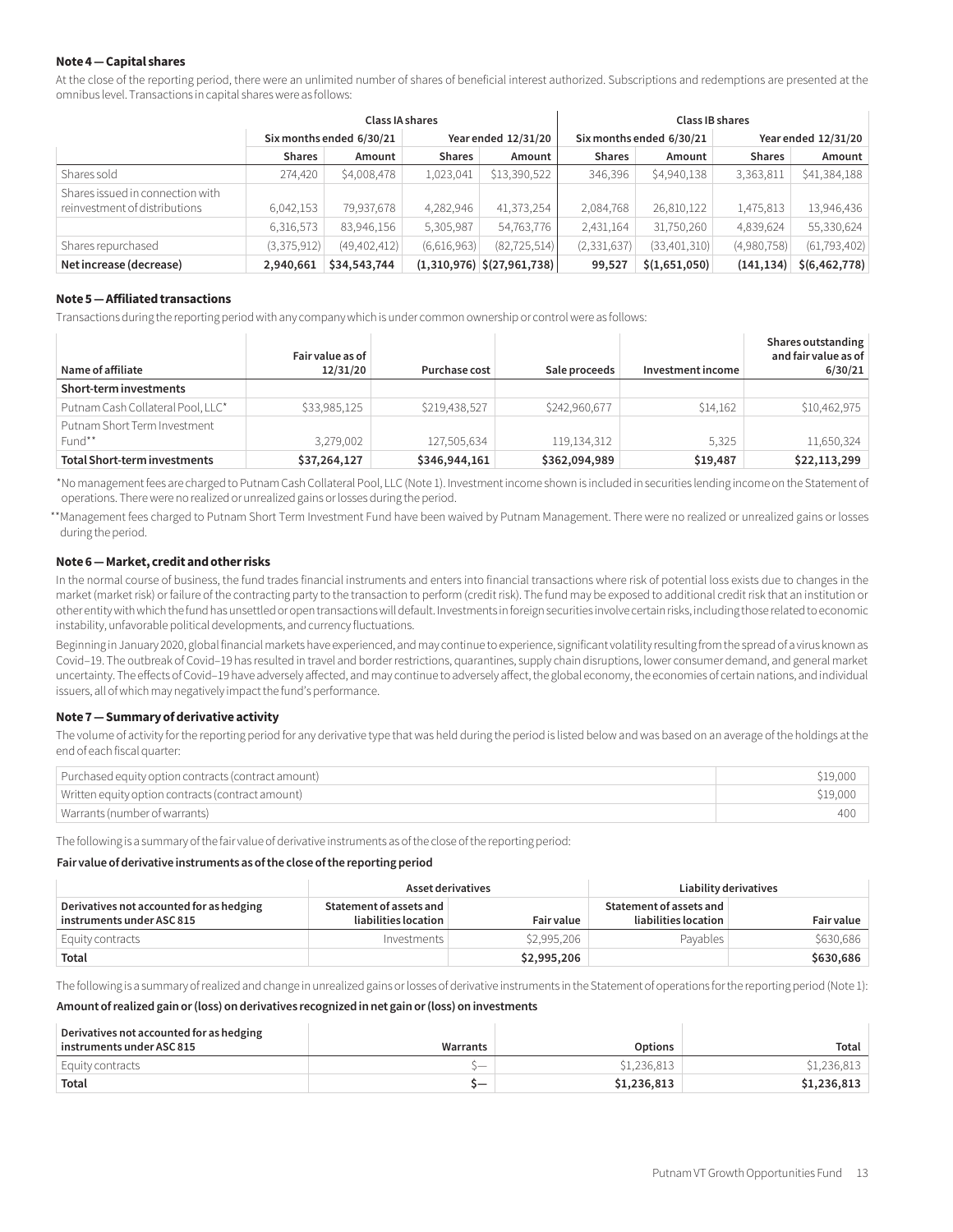**Change in unrealized appreciation or (depreciation) on derivatives recognized in net gain or (loss) on investments**

| Derivatives not accounted for as hedging |                          |           |           |
|------------------------------------------|--------------------------|-----------|-----------|
| instruments under ASC 815                | Warrants                 | Options   | Total     |
| Equity contracts                         | $\overline{\phantom{a}}$ | \$950,608 | \$950,608 |
| Total                                    | ._                       | \$950,608 | \$950,608 |

#### **Note 8 — Offsetting of financial and derivative assets and liabilities**

The following table summarizes any derivatives, repurchase agreements and reverse repurchase agreements, at the end of the reporting period, that are subject to an enforceable master netting agreement or similar agreement. For securities lending transactions or borrowing transactions associated with securities sold short, if any, see Note 1. For financial reporting purposes, the fund does not offset financial assets and financial liabilities that are subject to the master netting agreements in the Statement of assets and liabilities.

|                                                              | Citibank, N.A. | Total       |
|--------------------------------------------------------------|----------------|-------------|
| Assets:                                                      |                |             |
| Purchased options**#                                         | \$2,995,206    | \$2,995,206 |
| <b>Total Assets</b>                                          | \$2,995,206    | \$2,995,206 |
| Liabilities:                                                 |                |             |
| Written options#                                             | 630,686        | 630,686     |
| <b>Total Liabilities</b>                                     | \$630,686      | \$630,686   |
| <b>Total Financial and Derivative Net Assets</b>             | \$2,364,520    | \$2,364,520 |
| Total collateral received (pledged) <sup>†##</sup>           | \$2,270,000    |             |
| Net amount                                                   | \$94,520       |             |
| Controlled collateral received (including TBA commitments)** | \$2,270,000    | \$2,270,000 |
| Uncontrolled collateral received                             | Ś—             | $S-$        |
| Collateral (pledged) (including TBA commitments)**           | Ś—             | \$—         |

\*\*Included with Investments in securities on the Statement of assets and liabilities.

†Additional collateral may be required from certain brokers based on individual agreements.

# Covered by master netting agreement (Note 1).

##Any over-collateralization of total financial and derivative net assets is not shown. Collateral may include amounts related to unsettled agreements.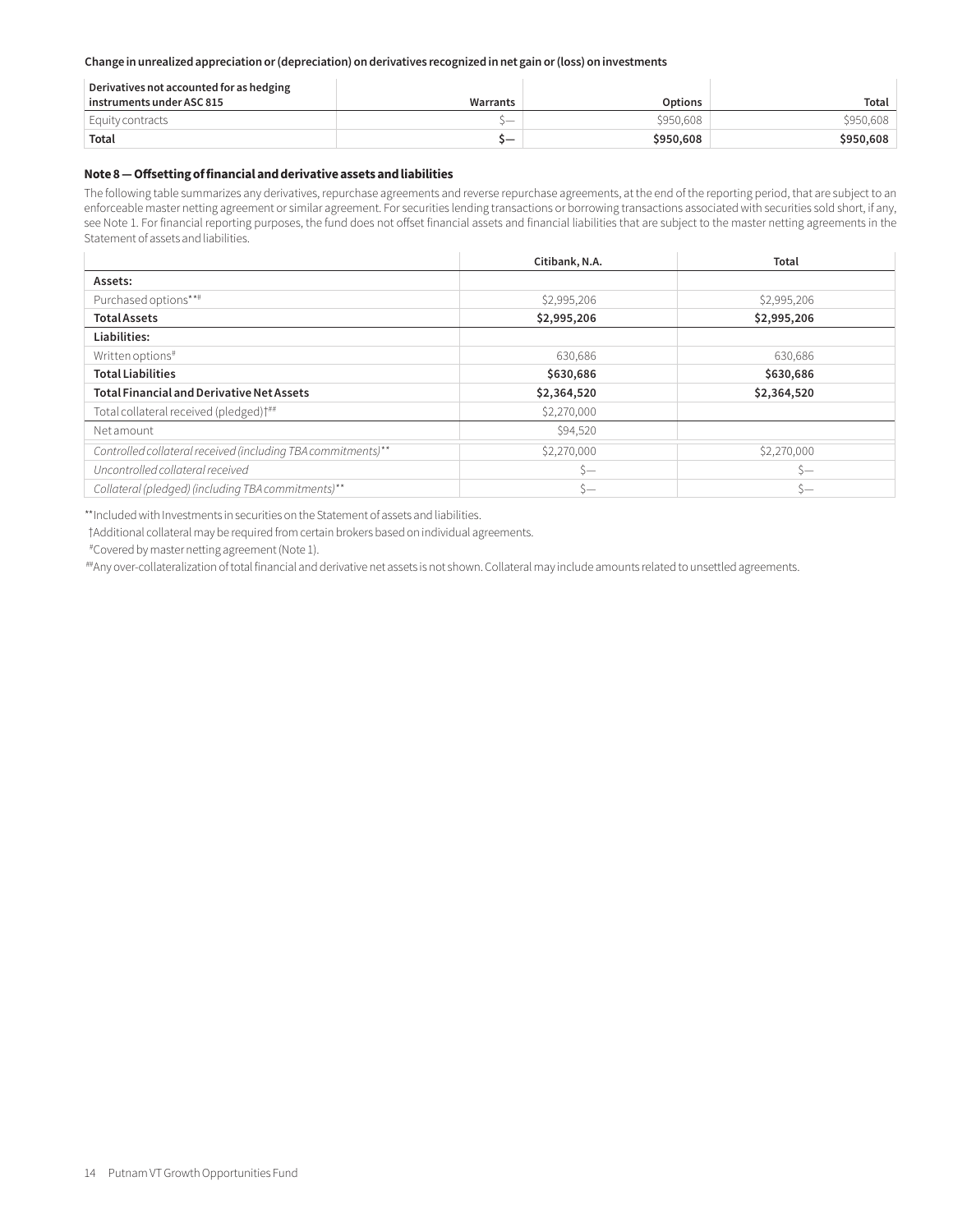## **Trustee approval of management contract**

#### **General conclusions**

The Board of Trustees of The Putnam Funds oversees the management of each fund and, as required by law, determines annually whether to approve the continuance of your fund's management contract with Putnam Investment Management, LLC ("Putnam Management") and the sub-management contract with respect to your fund between Putnam Management and its affiliate, Putnam Investments Limited ("PIL"). The Board, with the assistance of its Contract Committee, requests and evaluates all information it deems reasonably necessary under the circumstances in connection with its annual contract review. The Contract Committee consists solely of Trustees who are not "interested persons" (as this term is defined in the Investment Company Act of 1940, as amended (the "1940 Act")) of The Putnam Funds ("Independent Trustees").

At the outset of the review process, members of the Board's independent staff and independent legal counsel considered any possible changes to the annual contract review materials furnished to the Contract Committee during the course of the previous year's review and, as applicable, identified those changes to Putnam Management. Following these discussions and in consultation with the Contract Committee, the Independent Trustees' independent legal counsel requested that Putnam Management and its affiliates furnish specified information, together with any additional information that Putnam Management considered relevant, to the Contract Committee. Over the course of several months ending in June 2021, the Contract Committee met on a number of occasions with representatives of Putnam Management, and separately in executive session, to consider the information that Putnam Management provided. Throughout this process, the Contract Committee was assisted by the members of the Board's independent staff and by independent legal counsel for The Putnam Funds and the Independent Trustees.

In May 2021, the Contract Committee met in executive session to discuss and consider its recommendations with respect to the continuance of the contracts. At the Trustees' June 2021 meeting, the Contract Committee met in executive session with the other Independent Trustees to review a summary of the key financial, performance and other data that the Contract Committee considered in the course of its review. The Contract Committee then presented its written report, which summarized the key factors that the Committee had considered and set forth its recommendations. The Contract Committee recommended, and the Independent Trustees approved, the continuance of your fund's management and sub-management contracts, effective July 1, 2021. (Because PIL is an affiliate of Putnam Management and Putnam Management remains fully responsible for all services provided by PIL, the Trustees have not attempted to evaluate PIL as a separate entity, and all subsequent references to Putnam Management below should be deemed to include reference to PIL as necessary or appropriate in the context.)

The Independent Trustees' approval was based on the following conclusions:

• That the fee schedule in effect for your fund represented reasonable compensation in light of the nature and quality of the services being provided to the fund, the fees paid by competitive funds, the costs incurred by Putnam Management in providing services to the fund, and the application of certain reductions and waivers noted below; and

• That the fee schedule in effect for your fund represented an appropriate sharing between fund shareholders and Putnam Management of any economies of scale as may exist in the management of the fund at current asset levels.

These conclusions were based on a comprehensive consideration of all information provided to the Trustees and were not the result of any single factor. Some of the factors that figured particularly in the Trustees' deliberations and how the Trustees considered these factors are described below, although individual Trustees may have evaluated the information presented differently, giving different weights to various factors. It is also important to recognize that the management arrangements for your fund and the other Putnam funds are the result of many years of review and discussion between the Independent Trustees and Putnam Management, that some aspects of the arrangements may receive greater scrutiny in some years than others, and that the Trustees' conclusions may be based, in part, on their consideration of fee arrangements in previous years. For example, with certain exceptions primarily involving newly launched or repositioned funds, the current fee arrangements under the vast majority of the funds' management contracts were first implemented at the beginning of 2010 following extensive review by the Contract Committee and discussions with representatives of Putnam Management, as well as approval by shareholders.

#### **Management fee schedules and total expenses**

The Trustees reviewed the management fee schedules in effect for all Putnam funds, including fee levels and breakpoints. Under its management contract, your fund has the benefit of breakpoints in its management fee schedule that provide shareholders with reduced fee levels as assets under management in the Putnam family of funds increase. The Trustees also reviewed the total expenses of each Putnam fund, recognizing that in most cases management fees represented the major, but not the sole, determinant of total costs to fund shareholders. (Two funds have implemented so-called "all-in" management fees covering substantially all routine fund operating costs.)

In reviewing fees and expenses, the Trustees generally focus their attention on material changes in circumstances — for example, changes in assets under management, changes in a fund's investment strategy, changes in Putnam Management's operating costs or profitability, or changes in competitive practices in the mutual fund industry — that suggest that consideration of fee changes might be warranted. The Trustees concluded that the circumstances did not indicate that changes to the management fee schedule for your fund would be appropriate at this time.

As in the past, the Trustees also focused on the competitiveness of each fund's total expense ratio. In order to support the effort to have fund expenses meet competitive standards, the Trustees and Putnam Management and the funds' investor servicing agent, Putnam Investor Services, Inc. ("PSERV"), have implemented expense limitations that were in effect during your fund's fiscal year ending in 2020. These expense limitations were: (i) a contractual expense limitation applicable to specified open-end funds, including your fund, of 25 basis points on investor servicing fees and expenses and (ii) a contractual expense limitation applicable to specified open-end funds, including your fund, of 20 basis points on so-called "other expenses" (i.e., all expenses exclusive of management fees, distribution fees, investor servicing fees, investmentrelated expenses, interest, taxes, brokerage commissions, acquired fund fees and expenses and extraordinary expenses). These expense limitations attempt to maintain competitive expense levels for the funds. Most funds, including your fund, had sufficiently low expenses that these expense limitations were not operative during their fiscal years ending in 2020. Putnam Management and PSERV have agreed to maintain these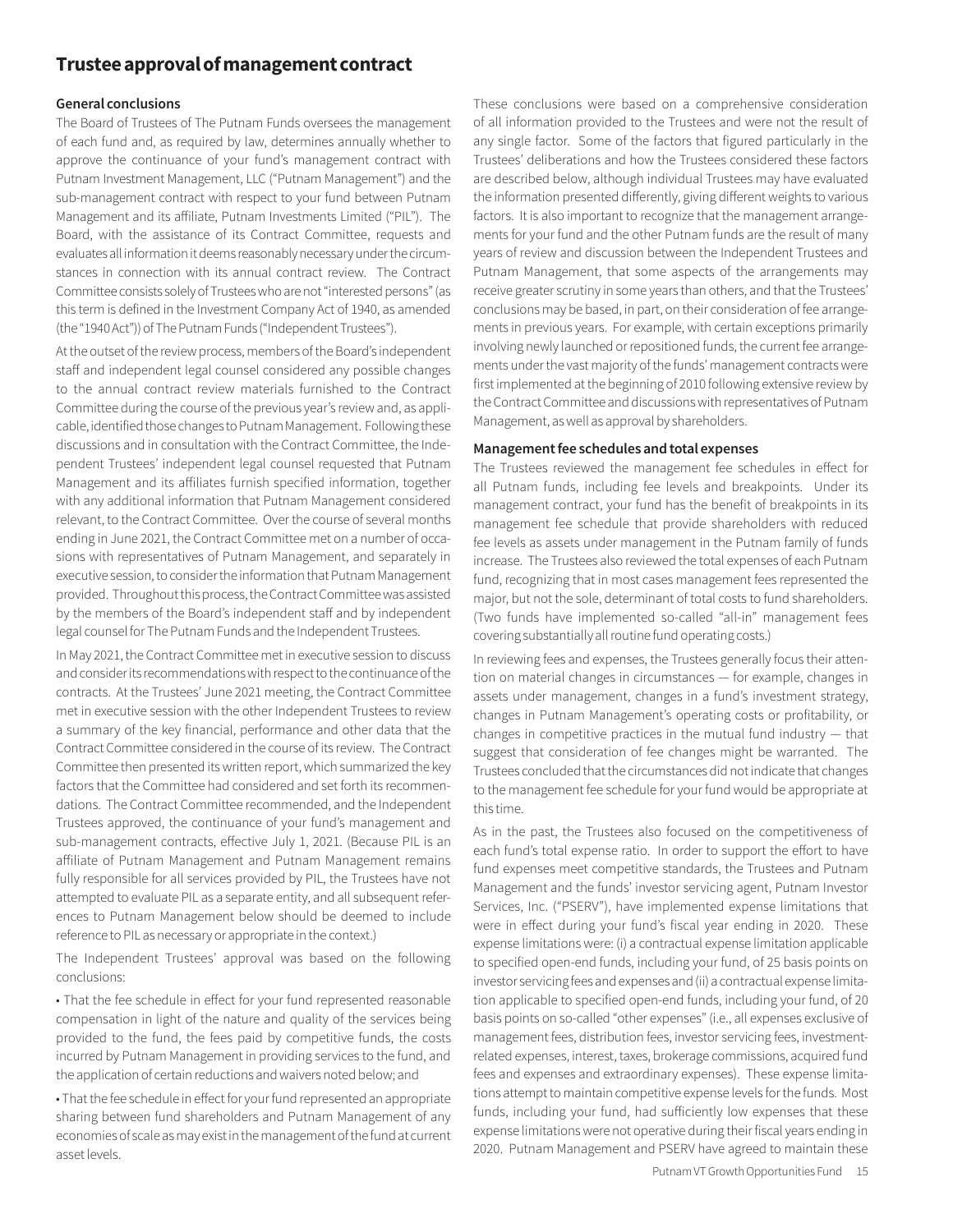expense limitations until at least April 30, 2023. The support of Putnam Management and PSERV for these expense limitation arrangements was an important factor in the Trustees' decision to approve the continuance of your fund's management and sub-management contracts.

The Trustees reviewed comparative fee and expense information for a custom group of competitive funds selected by Broadridge Financial Solutions, Inc. ("Broadridge"). This comparative information included your fund's percentile ranking for effective management fees and total expenses (excluding any applicable 12b-1 fees), which provides a general indication of your fund's relative standing. In the custom peer group, your fund ranked in the first quintile in effective management fees (determined for your fund and the other funds in the custom peer group based on fund asset size and the applicable contractual management fee schedule) and in the second quintile in total expenses (excluding any applicable 12b-1 fees) as of December 31, 2020. The first quintile represents the least expensive funds and the fifth quintile the most expensive funds. The fee and expense data reported by Broadridge as of December 31, 2020 reflected the most recent fiscal year-end data available in Broadridge's database at that time.

In connection with their review of fund management fees and total expenses, the Trustees also reviewed the costs of the services provided and the profits realized by Putnam Management and its affiliates from their contractual relationships with the funds. This information included trends in revenues, expenses and profitability of Putnam Management and its affiliates relating to the investment management, investor servicing and distribution services provided to the funds. In this regard, the Trustees also reviewed an analysis of the revenues, expenses and profitability of Putnam Management and its affiliates, allocated on a fund-by-fund basis, with respect to the funds' management, distribution, and investor servicing contracts. For each fund, the analysis presented information about revenues, expenses and profitability for each of the agreements separately and for the agreements taken together on a combined basis. The Trustees concluded that, at current asset levels, the fee schedules in place for the Putnam funds, including the fee schedule for your fund, represented reasonable compensation for the services being provided and represented an appropriate sharing between fund shareholders and Putnam Management of any economies of scale as may exist in the management of the Putnam funds at that time.

The information examined by the Trustees in connection with their annual contract review for the Putnam funds included information regarding services provided and fees charged by Putnam Management and its affiliates to other clients, including defined benefit pension and profit-sharing plans, sub-advised mutual funds, private funds sponsored by affiliates of Putnam Management, model-only separately managed accounts and Putnam Management's newly launched exchange-traded funds. This information included, in cases where a product's investment strategy corresponds with a fund's strategy, comparisons of those fees with fees charged to the Putnam funds, as well as an assessment of the differences in the services provided to these clients as compared to the services provided to the Putnam funds. The Trustees observed that the differences in fee rates between these clients and the Putnam funds are by no means uniform when examined by individual asset sectors, suggesting that differences in the pricing of investment management services to these types of clients may reflect, among other things, historical competitive forces operating in separate marketplaces. The Trustees considered the fact that in many cases fee rates across different asset classes are higher on average for mutual funds than for other clients, and the Trustees also considered the differences between the services that Putnam Management provides to the Putnam funds and those that it provides to its other clients. The Trustees did not rely on these comparisons to any significant extent in concluding that the management fees paid by your fund are reasonable.

#### **Investment performance**

The quality of the investment process provided by Putnam Management represented a major factor in the Trustees' evaluation of the quality of services provided by Putnam Management under your fund's management contract. The Trustees were assisted in their review of Putnam Management's investment process and performance by the work of the investment oversight committees of the Trustees and the full Board of Trustees, which meet on a regular basis with individual portfolio managers and with senior management of Putnam Management's Investment Division throughout the year. The Trustees concluded that Putnam Management generally provides a high-quality investment process — based on the experience and skills of the individuals assigned to the management of fund portfolios, the resources made available to them, and in general Putnam Management's ability to attract and retain high-quality personnel — but also recognized that this does not guarantee favorable investment results for every fund in every time period.

The Trustees considered that, in the aggregate, The Putnam Funds generally performed well in 2020, which Putnam Management characterized as a challenging year with significant volatility and varied market dynamics. On an asset-weighted basis, the Putnam funds ranked in the second quartile of their peers as determined by Lipper Inc. ("Lipper") for the year ended December 31, 2020 and, on an asset-weighted-basis, delivered a gross return that was 2.3% ahead of their benchmarks in 2020. In addition to the performance of the individual Putnam funds, the Trustees considered, as they had in prior years, the performance of The Putnam Fund complex versus competitor fund complexes. In this regard, the Trustees observed that The Putnam Funds' relative performance, as reported in the Barron's/Lipper Fund Families survey, continued to be exceptionally strong over the long term, with The Putnam Funds ranking as the 3rd best performing mutual fund complex out of 44 complexes for the ten-year period, with 2020 marking the fourth consecutive year that The Putnam Funds have ranked in the top ten fund complexes for the ten-year period. The Trustees noted that The Putnam Funds' performance was solid over the one- and five-year periods, with The Putnam Funds ranking 22nd out of 53 complexes and 14th out of 50 complexes, respectively. In addition to the Barron's/Lipper Fund Families Survey, the Trustees also considered the funds' ratings assigned by Morningstar Inc., noting that 26 of the funds were four- or five-star rated at the end of 2020 (representing an increase of four funds year-over-year) and that this included seven funds that had achieved a five-star rating (representing an increase of two funds year-over-year). They also noted, however, the disappointing investment performance of some funds for periods ended December 31, 2020 and considered information provided by Putnam Management regarding the factors contributing to the underperformance and actions being taken to improve the performance of these particular funds. The Trustees indicated their intention to continue to monitor closely the performance of those funds and evaluate whether additional actions to address areas of underperformance may be warranted.

For purposes of the Trustees' evaluation of the Putnam funds' investment performance, the Trustees generally focus on a competitive industry ranking of each fund's total net return over a one-year, three-year and five-year period. For a number of Putnam funds with relatively unique investment mandates for which Putnam Management informed the Trustees that meaningful competitive performance rankings are not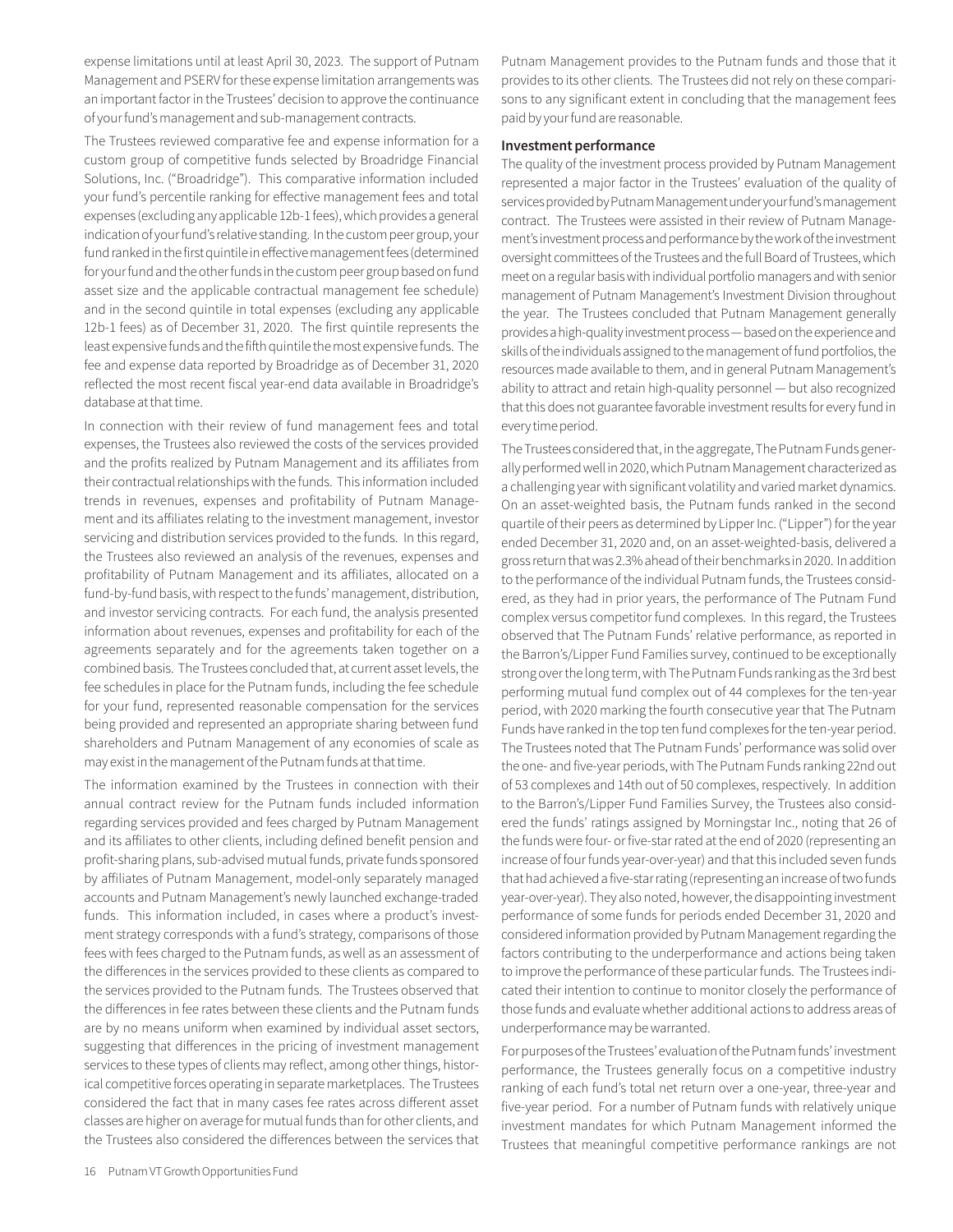considered to be available, the Trustees evaluated performance based on their total gross and net returns and comparisons of those returns to the returns of selected investment benchmarks. In the case of your fund, the Trustees considered that its class IA share cumulative total return performance at net asset value was in the following quartiles of its Lipper peer group (Lipper VP (Underlying Funds) — Large-Cap Growth Funds) for the one-year, three-year and five-year periods ended December 31, 2020 (the first quartile representing the best-performing funds and the fourth quartile the worst-performing funds):

| One-year period | Three-year period | Five-year period |
|-----------------|-------------------|------------------|
|                 |                   |                  |

Over the one-year, three-year and five-year periods ended December 31, 2020, there were 190, 188 and 180 funds, respectively, in your fund's Lipper peer group. (When considering performance information, shareholders should be mindful that past performance is not a guarantee of future results.)

The Trustees considered Putnam Management's continued efforts to support fund performance through certain initiatives, including structuring compensation for portfolio managers to enhance accountability for fund performance, emphasizing accountability in the portfolio management process, and affirming its commitment to a fundamental-driven approach to investing. The Trustees noted further that Putnam Management had made selective hires and internal promotions in 2020 to strengthen its investment team.

#### **Brokerage and soft-dollar allocations; investor servicing**

The Trustees considered various potential benefits that Putnam Management may receive in connection with the services it provides under the management contract with your fund. These include benefits related to brokerage allocation and the use of soft dollars, whereby a portion of the commissions paid by a fund for brokerage may be used to acquire research services that are expected to be useful to Putnam Management in managing the assets of the fund and of other clients. Subject to policies established by the Trustees, soft dollars generated by these means are used predominantly to acquire brokerage and research services (including third-party research and market data) that enhance Putnam Management's investment capabilities and supplement Putnam Management's internal research efforts. The Trustees indicated their continued intent to monitor regulatory and industry developments in this area with the assistance of their Brokerage Committee. In addition, with the assistance of their Brokerage Committee, the Trustees indicated their continued intent to monitor the allocation of the Putnam funds' brokerage in order to ensure that the principle of seeking best price and execution remains paramount in the portfolio trading process.

Putnam Management may also receive benefits from payments that the funds make to Putnam Management's affiliates for investor or distribution services. In conjunction with the annual review of your fund's management and sub-management contracts, the Trustees reviewed your fund's investor servicing agreement with PSERV and its distributor's contract and distribution plans with Putnam Retail Management Limited Partnership ("PRM"), both of which are affiliates of Putnam Management. The Trustees concluded that the fees payable by the funds to PSERV and PRM, as applicable, for such services are fair and reasonable in relation to the nature and quality of such services, the fees paid by competitive funds, and the costs incurred by PSERV and PRM, as applicable, in providing such services. Furthermore, the Trustees were of the view that the investor services provided by PSERV were required for the operation of the funds, and that they were of a quality at least equal to those provided by other providers.